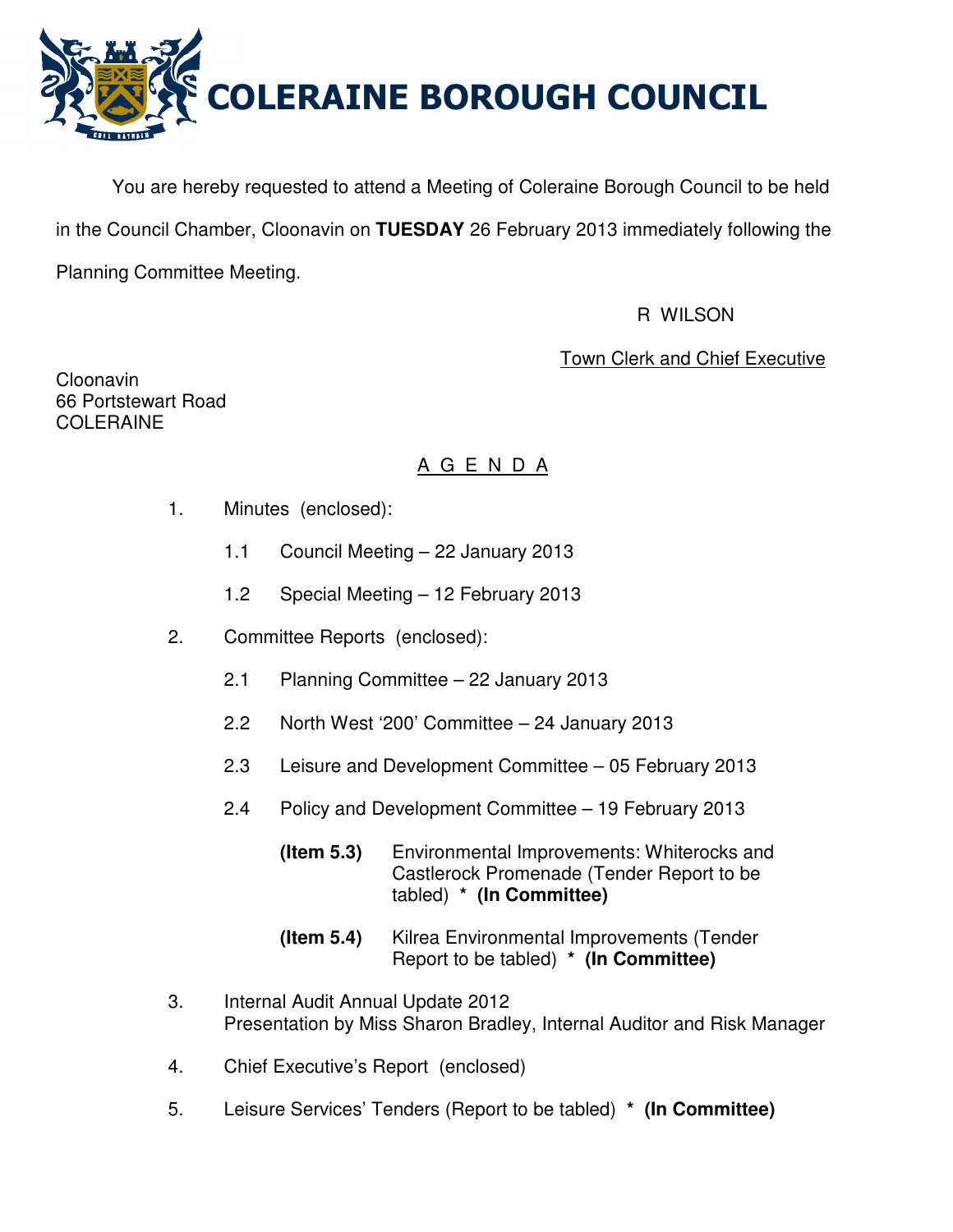- 6. Correspondence (enclosed):
	- i) Copy letters from Strabane District Council re the Retention of the Northern Ireland Housing Executive.
	- ii) Copy letter dated 13 February 2013 from Northern Ireland Public Service Alliance re the abolition of the Northern Ireland Housing Executive.

## For information

- i) Copy letter dated 21 January 2013 from Mrs Joan Christie, OBE re Her Majesty's Diamond Jubilee Year
- ii) Copy response letter dated 05 February 2013 from Roads Service
- iii) Copy letter dated 15 February 2013 from the Parades Commission re Outreach Events
- iv) List of Reports available in Members' Library
- v) List of Consultation Documents
- 7. Documents for Sealing

• **Recommended for consideration "In Committee".**

To: Each Member of Council 21 February 2013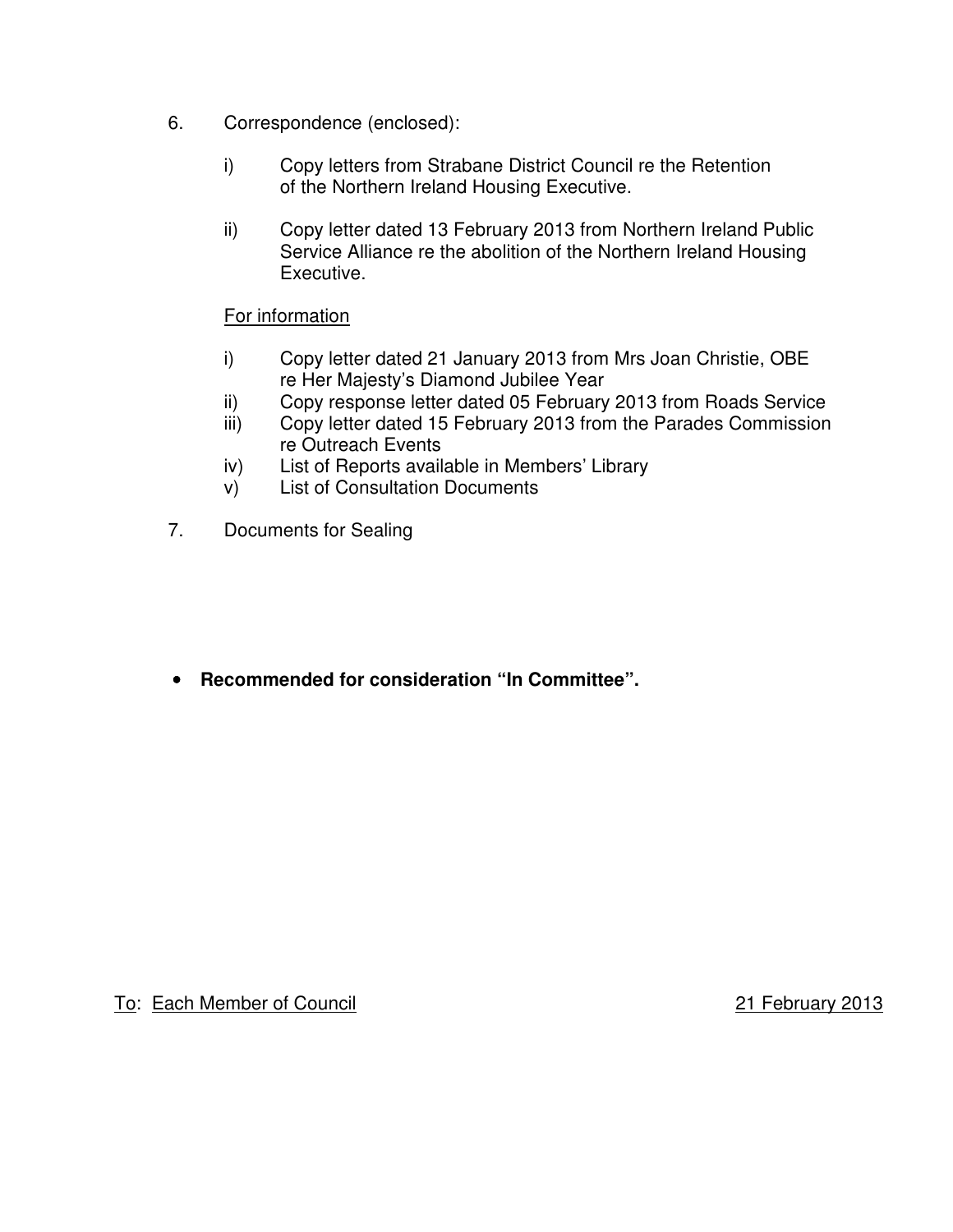## **COUNCIL MEETING**

# **22nd January, 2013.**

| Present:                          | The Mayor, Councillor A. S. Cole, in the Chair                                                                                                                                                                                                                                                                                                  |                                                                                                                                                                         |
|-----------------------------------|-------------------------------------------------------------------------------------------------------------------------------------------------------------------------------------------------------------------------------------------------------------------------------------------------------------------------------------------------|-------------------------------------------------------------------------------------------------------------------------------------------------------------------------|
|                                   | <b>Aldermen</b>                                                                                                                                                                                                                                                                                                                                 |                                                                                                                                                                         |
|                                   | J. M. Bradley<br>W. T. Creelman<br>N. F. Hillis                                                                                                                                                                                                                                                                                                 | W. J. McClure<br>(Items $1.0 - 9.2.1$ )                                                                                                                                 |
|                                   | <b>Councillors</b>                                                                                                                                                                                                                                                                                                                              |                                                                                                                                                                         |
|                                   | C. Alexander (Ms.)<br>(Items $1.0 - 9.1.1$ )<br>C. Archibald<br>D. D. Barbour<br>Y. Boyle (Ms.)<br>E. P. Fielding (Mrs.)<br>M. Fielding<br><b>B.</b> Fitzpatrick<br>D. Harding                                                                                                                                                                  | R. J. Holmes<br>W. A. King<br>R. A. Loftus (Mrs.)<br>W. McCandless<br>D. McClarty<br>(Items $1.0 - 8.0$ )<br>G. L. McLaughlin<br>A. McQuillan<br>(Items $1.0 - 9.2.1$ ) |
| Officers in<br><b>Attendance:</b> | Town Clerk and Chief Executive, Corporate Director of<br>Environmental Services, Corporate Director of Leisure<br>and Development, Acting Head of Finance, Head of Performance,<br>Policy and Governance, Head of Leisure<br>Services, Head of Operations, Administrative Assistant and Business<br><b>Support Assistant (Central Services)</b> |                                                                                                                                                                         |
| Apologies:                        | The Deputy Mayor and Councillor Duddy                                                                                                                                                                                                                                                                                                           |                                                                                                                                                                         |

## **1.0 SYMPATHY**

The Mayor referred to the tragic death of Miss Una Finnegan from Coleraine resulting from a climbing accident in the Scottish Highlands.

 It was agreed that a letter of condolence be sent to her parents, Dr. and Mrs. Owen Finnegan.

## **2.0 'IN COMMITTEE'**

 It was agreed that a number of items be considered 'In Committee' at the end of the Meeting.

## **3.0 MINUTES**

The Minutes of the Council Meeting of 18<sup>th</sup> December, 2012 were confirmed and signed.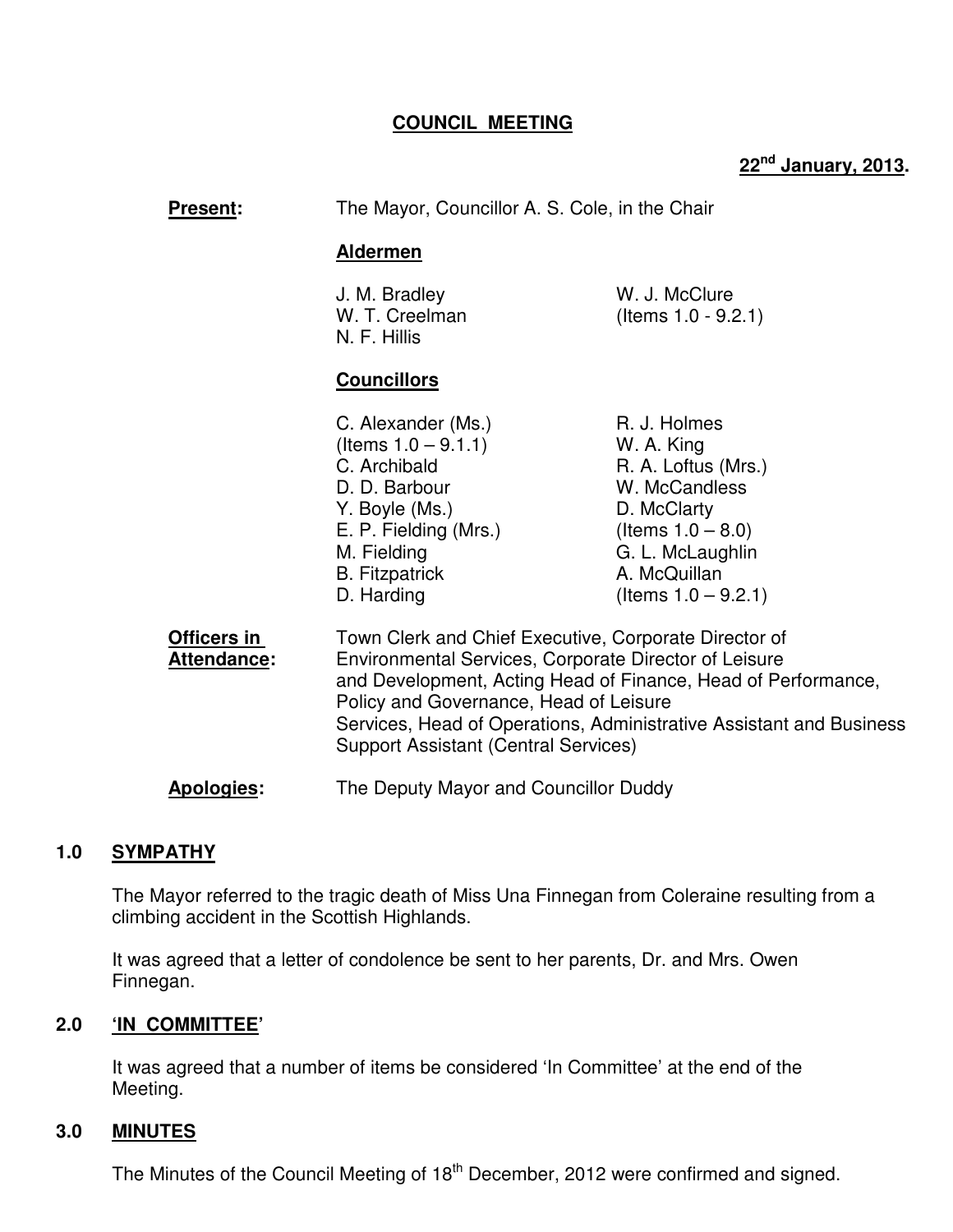Matters arising:

## **3.1 Appointment to Court of the University of Ulster**

It was noted that Councillor Ms. Boyle had been appointed to the Court of the University of Ulster. Any correspondence relating to this appointment would be forwarded to Councillor Ms. Boyle.

## **4.0 COMMITTEE REPORTS**

## **4.1 Planning Committee**

The Chairman, Councillor McLaughlin, moved the adoption of the Planning Committee Report; this was duly seconded by Alderman McClure and agreed.

## **4.2 Policy and Development Committee**

 The Chairman, Alderman Hillis, moved the adoption of the Policy and Development Committee Report, this was duly seconded by Councillor Harding and agreed.

## **5.0 NORTHERN IRELAND LOCAL GOVERNMENT ASSOCIATION**

 The Mayor welcomed Mr. Derek McCallan, Chief Executive, Northern Ireland Local Government Association (NILGA) who was in attendance to update members on the work carried out by NILGA highlighting the following points:

- Representative body for Councils in Northern Ireland;
- Effective and innovative communication and engagement;
- Building strong relationships with Government, outside bodies, etc.;
- Showcases the value and work of Councils:
- Local Government Reform;
- Value of input of members.

 Mr. McCallan answered various members questions. The Mayor thanked Mr. McCallan for his informative presentation after which he withdrew from the Meeting.

## **6.0 LEISURE SERVICES REPORT**

 Consideration was given to the Report of the Corporate Director of Leisure and Development (previously supplied).

## **6.1 Football Pitch Use Policy**

The Corporate Director of Leisure and Development outlined the contents of the Report and assured members that negotiations were still taking place with Portrush Football Club.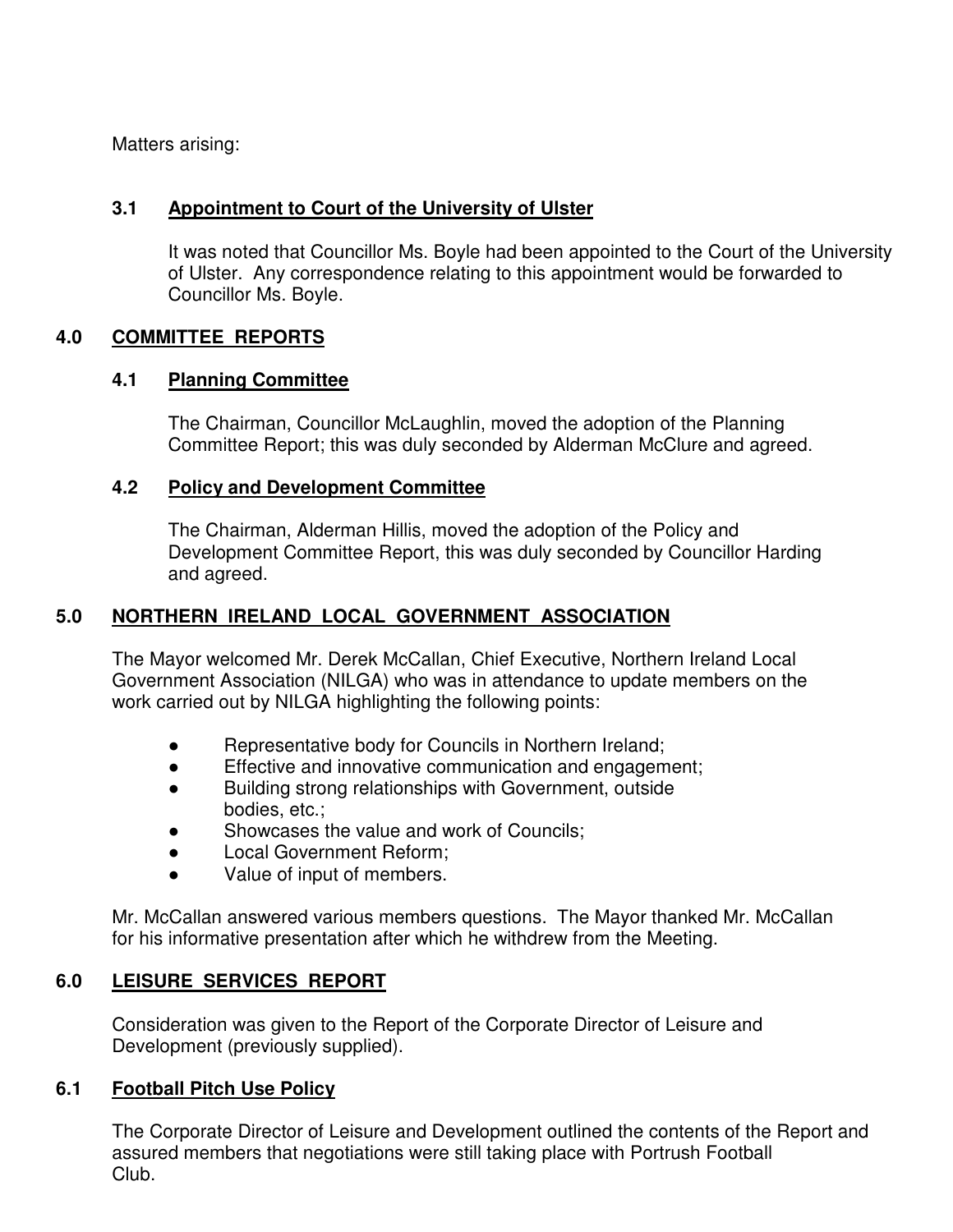Following consideration of the draft formal written Football Pitch Use Policy (Appendix 1 of the Report) it was proposed by Alderman Bradley and seconded by Councillor Barbour:

That Council adopt the draft Football Pitch Use Policy.

 As an amendment it was proposed by Councillor Ms. Alexander and seconded by Councillor McClarty:

 That officers further consider the policy following negotiations with Portrush Football Club and report back to the Leisure and Environment Committee.

 On being put to the Meeting ten members voted in favour of the amendment and ten members voted against.

The Mayor used his casting vote against the amendment.

 On being put to the Meeting the substantive motion was carried, nine members voting in favour and eight members voting against.

Alderman Bradley referred to football teams from other Leagues congratulating and complimenting the Parks Team on the excellent condition of the football pitches. These sentiments were to be passed to the Parks Team.

## **7.0 CORRESPONDENCE**

Members noted the following correspondence (previously supplied):

- List of Reports available in Members' Library
- List of Consultation Documents

## **8.0 DOCUMENTS FOR SEALING**

Resolved:

That the following documents be sealed: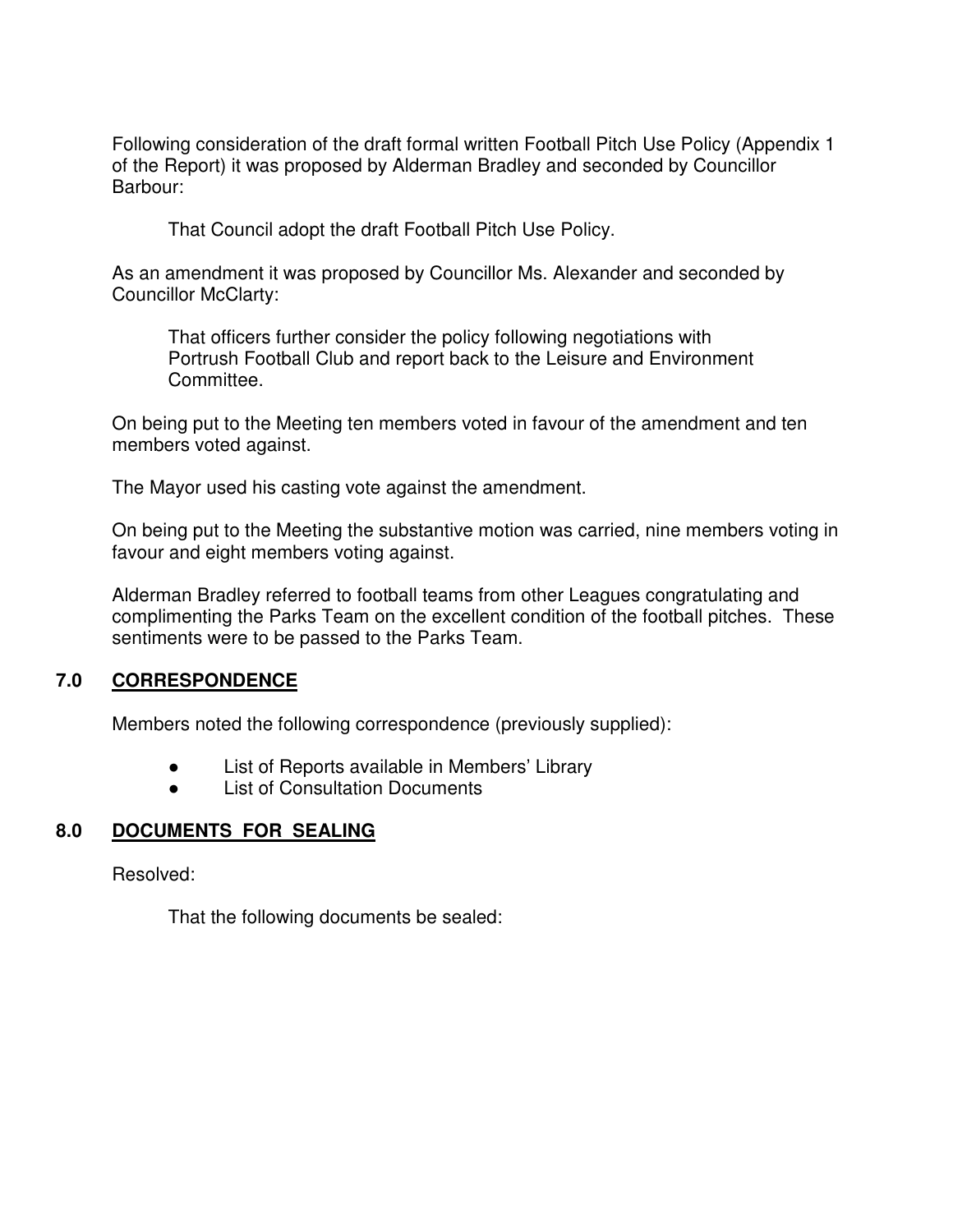| 1. | Lease (in duplicate)                                          | Council to Ian McKay-Outdoor storage<br>space at former Boatshed, Harbour Road,<br>Portrush                                                                                 |
|----|---------------------------------------------------------------|-----------------------------------------------------------------------------------------------------------------------------------------------------------------------------|
| 2. | Application for Rectification of<br>Boundaries (in duplicate) | Council and Fletchers Bistro Ltd -<br>Boundaries between Council lands and<br>land belonging to Fletchers Bistro (folios<br>AN113738, AN171385, AN171384L and<br>AN175775L) |
| 3. | Conveyance (in duplicate)                                     | Council to Ross Seymour Sweeney - Land<br>at Seaport Avenue, Portballintrae                                                                                                 |
| 4. | <b>Cemetery Titles</b>                                        | Grant of Right of Burial – Deeds Register<br>No. 3957 - 3966 inclusive:                                                                                                     |

 Agherton - Ballywillan 4 **Coleraine** 4

Portstewart

Kilrea<br>Portstewart 2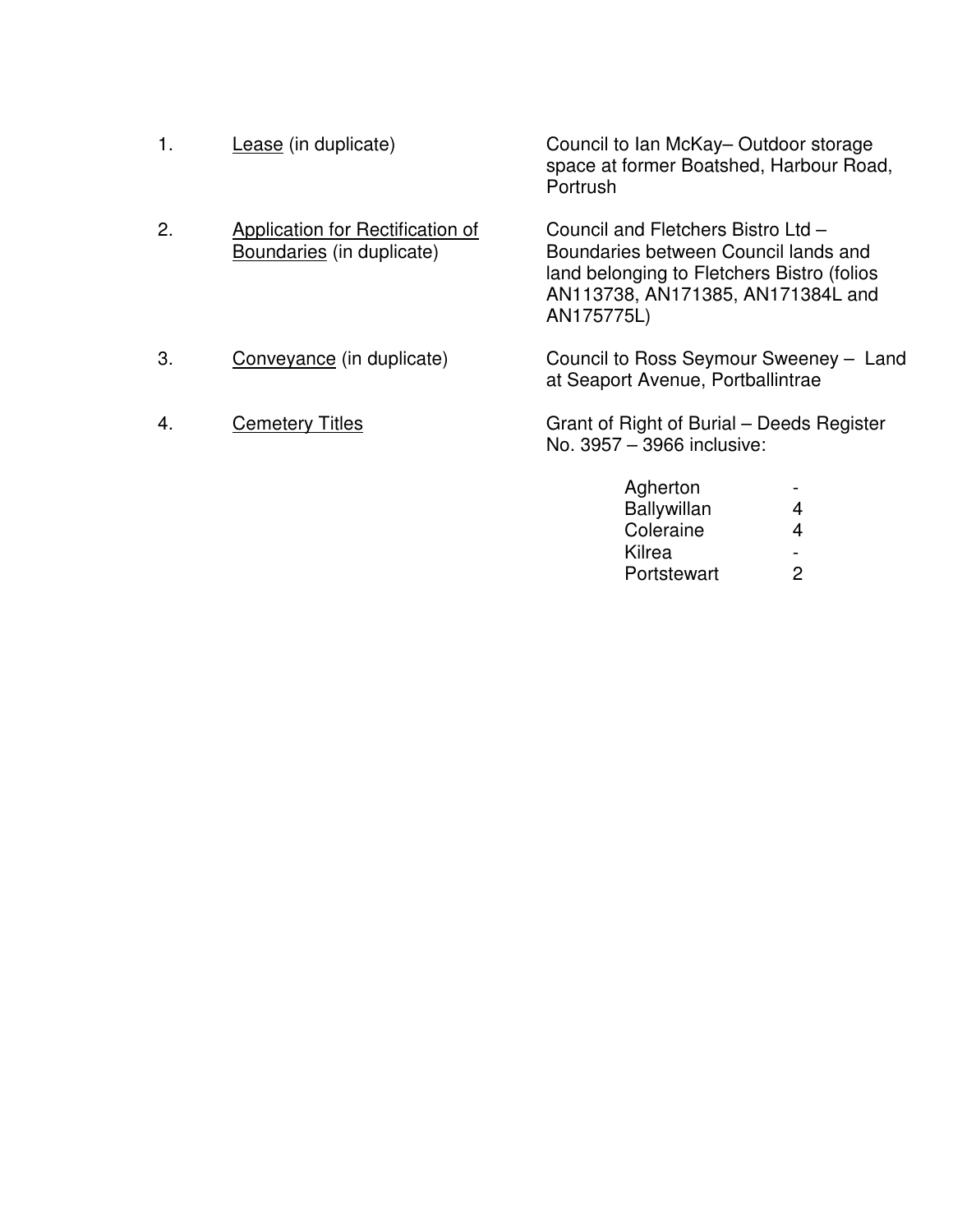## **SPECIAL MEETING**

# **12th February, 2013.**

| <b>Convened:</b>           | To consider the Rates Estimates and strike a<br>Borough Rate for the year ended 31 <sup>st</sup> March, 2014                                                                                     |                                                                                                                       |  |
|----------------------------|--------------------------------------------------------------------------------------------------------------------------------------------------------------------------------------------------|-----------------------------------------------------------------------------------------------------------------------|--|
| Present:                   |                                                                                                                                                                                                  | The Mayor, Councillor A. S. Cole, in the Chair                                                                        |  |
|                            | <b>Aldermen</b>                                                                                                                                                                                  |                                                                                                                       |  |
|                            | J. M. Bradley<br>W. T. Creelman                                                                                                                                                                  | W. J. McClure                                                                                                         |  |
|                            | <b>Councillors</b>                                                                                                                                                                               |                                                                                                                       |  |
|                            | C. S. Alexander (Ms.)<br>C. Archibald<br>D. D. Barbour<br>Y. Boyle (Ms.)<br>G. Duddy<br>E. P. Fielding (Mrs.)<br>M. Fielding<br><b>B.</b> Fitzpatrick<br>D. Harding                              | R. J. Holmes<br>W. A. King<br>R. A. Loftus (Mrs.)<br>W. McCandless<br>D. McClarty<br>G. L. McLaughlin<br>A. McQuillan |  |
| Officers in<br>Attendance: | Town Clerk and Chief Executive, Corporate Director of<br>Environmental Services, Corporate Director of Leisure<br>and Development, Acting Head of Finance and<br><b>Administrative Assistant</b> |                                                                                                                       |  |
| <b>Apologies:</b>          | The Deputy Mayor and Alderman Hillis                                                                                                                                                             |                                                                                                                       |  |

## **1.0 WELCOME**

The Mayor welcomed everyone to the Meeting.

## **2.0 CHIEF EXECUTIVE'S REPORT**

 The Town Clerk and Chief Executive presented his Report on the 2013/2014 Rate Estimates (previously supplied). He reminded members of the ongoing financial situation, both at a national level and local level with the economy on the verge of a triple dip recession.

Members noted the main factors which gave rise to the proposed rate viz:

## ● **Financial Pressures**

Council continued to face increasing expenditure including: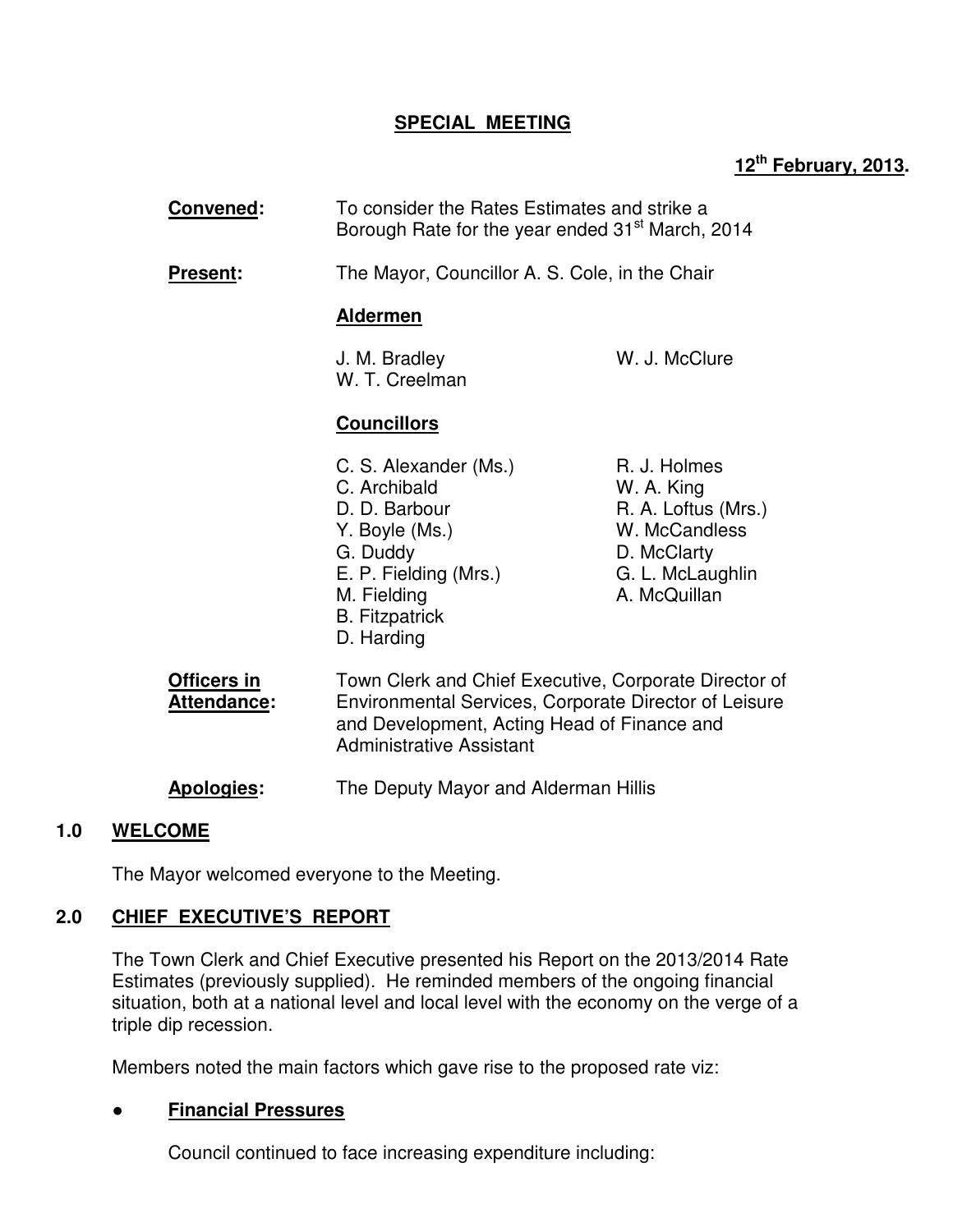- Salary costs being impacted with a further 1% increase in pension costs;
- Waste management costs (including a further increase in landfill tax of £8 per tonne) and the potential reduction in income levels;
- Increasing energy costs resulting from a large fleet of vehicles and a considerable property portfolio.

## ● **Income**

The main issues relating to Council's income for the forthcoming year were:

- A material reduction in landfill site income was predicted for the incoming financial year due to other Councils reducing the amount of waste they put to landfill and a reduction in the gate price due to market forces.
- A further decrease in Building Control income due to the continuing slowdown in the construction business (staff resources within this area had also decreased).
- Income levels generally were reducing.

## ● **Savings and Efficiencies**

 In addition to the reductions in staff costs, members noted other areas which had produced savings including:

- Management and control of vacant posts
- Energy usage and efficient procurement
- Ongoing review of contributions
- Review of operation of facilities/services
- Review of all service budgets on a line by line basis
- Agency cost savings through a joint procurement exercise
- Waste Management diversion of co-mingled waste to MDR
- Introduction of separate food collection service at no additional cost
- Implementation of new rota system at Coleraine Leisure Centre
- Dunluce Centre savings due to closure in 2013
- Reduction in Events budget

Additionally a number of other savings were being introduced for the incoming financial year, which would have a more immediate impact. These include:

- No Freedom of the Borough Ceremonies
- Removal of budget for Twinning
- Council not entering Ulster in Bloom/Britain in Bloom
- Removal of Arts Committee Grants
- Closure of (some) public toilets during winter season
- Following on from the V4 Service Review of Dunluce/Riverside/Flowerfield, the Dunluce Centre would close at the end of the 2013 Summer Season and a review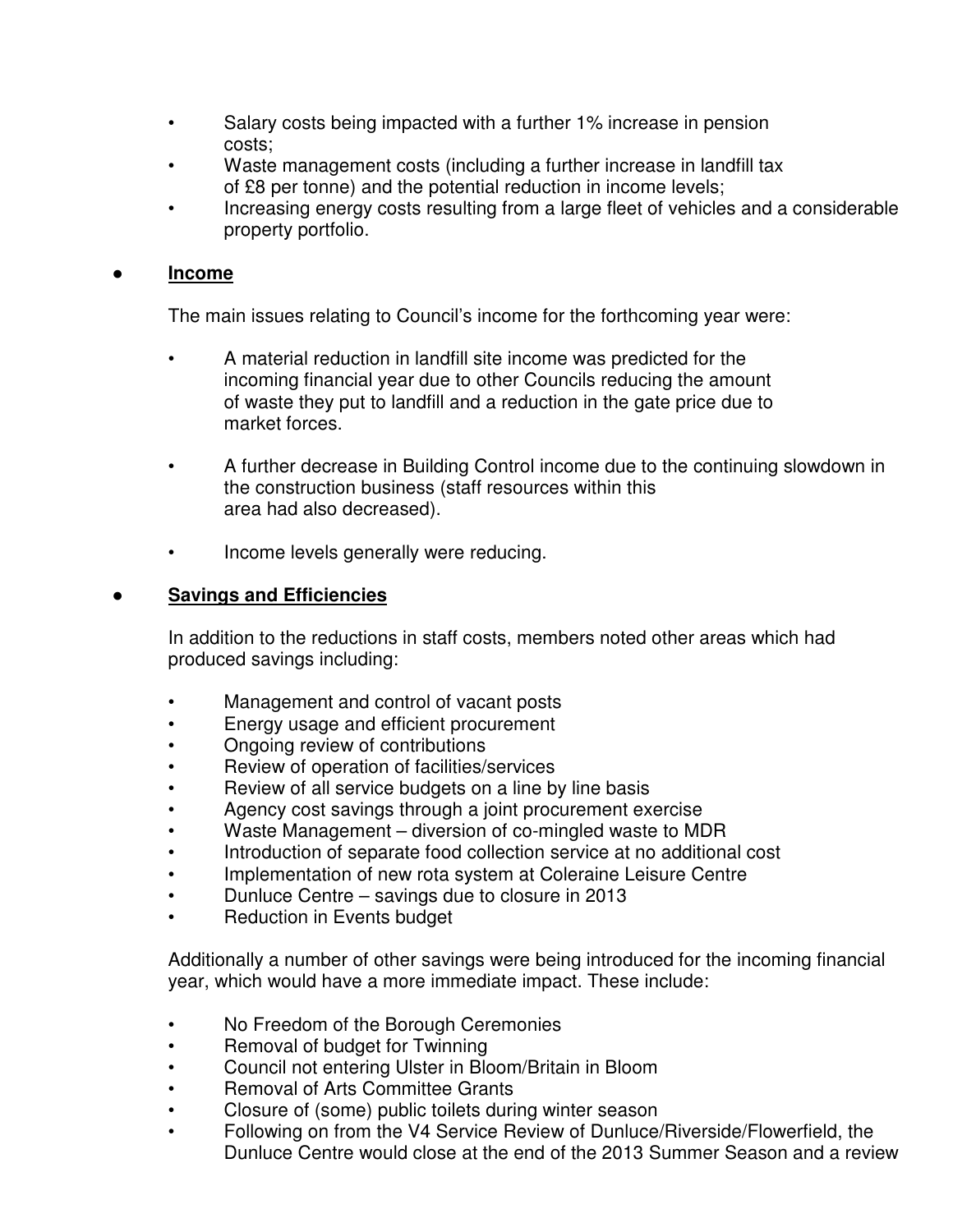of the operational arrangements of Arts, Culture and Museum Services would be undertaken, in conjunction with ongoing restructuring and efficiency initiatives.

## **Capital Program**

 Council recognised the key role it had in regenerating and investing in its local area and accordingly had a significant capital program which provided for capital expenditure on strategic, operational and community based schemes.

 Whilst some projects were suggested for removal from the program for a period of time, officers would undertake work, as requested at the workshop and consider the possibility of dual use schemes and business cases/option appraisals for some of the community facilities.

#### **2.1 Estimate Summary**

The estimate of rates culminated in the following rate requirement:

| <b>Net Cost of Services</b>              | 15,353,297 |
|------------------------------------------|------------|
| Financing Expenditure - Loan charges     | 4,090,895  |
| Taxation and Non Specific Grant Income - |            |
| <b>General Grant</b>                     | (623, 956) |
| <b>Application of Reserves</b>           | (260,000)  |
| Amount to be raised                      | 18,560,236 |
| <b>Estimated Product of 1p Rate</b>      | 763,670    |
| Non-Domestic Rate of                     | 24.3040    |
| Domestic Rate of                         | 0.3206     |
|                                          |            |

 Following a considerable period of discussion, during which members expressed views about the state of the economy and the need for more efficiency, it was proposed by Councillor<br>Mrs. Loftus and seconded by <br>Alderman McClure: Mrs. Loftus and seconded by

 That Council accept the following recommendation which represented a rate increase of 1.9%:

- 1. Strike a Domestic District Rate of 0.3206 pence and a Non-Domestic Rate of 24.3040 for 2013/2014 which made provision for the revenue budget (including contributions) and the capital program (previously circulated).
- 2. Approve the Authorised Borrowing Limit, Treasury Management Strategy and Minimum Revenue Provision Policy for 2013/2014.

On a request for a recorded vote the members voted thus:

 **For:** The Mayor Aldermen Bradley, Creelman and McClure Councillors Archibald, Ms. Boyle, Duddy, Mrs. Fielding, Fielding, Fitzpatrick, Mrs. Loftus, McLaughlin and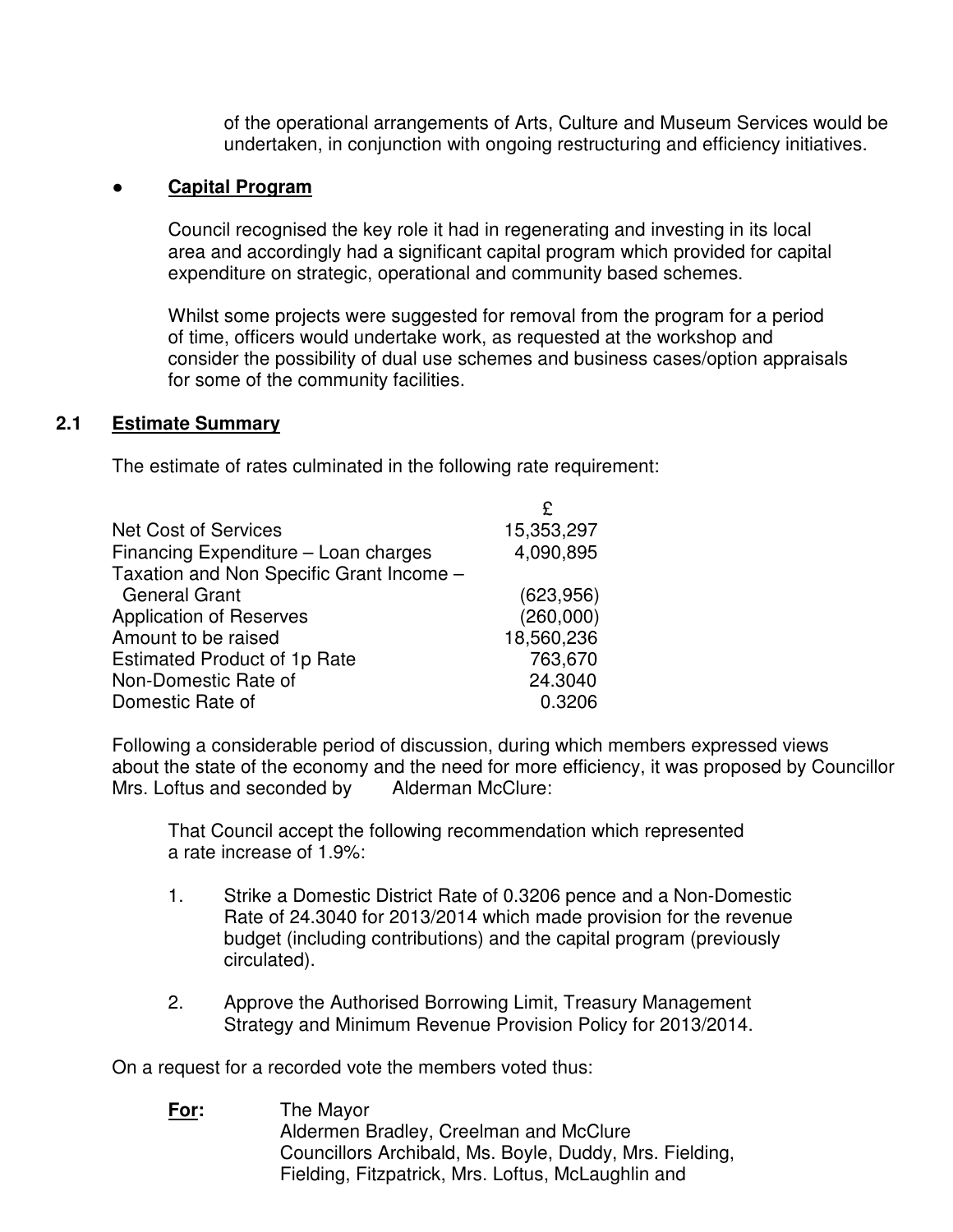McQuillan (13)

## **Against:** Councillors Ms. Alexander, Barbour, Harding, Holmes, King, McCandless and McClarty (7)

 The proposal was accordingly carried, thirteen members voting in favour and seven members voting against.

# **2.2 Thanks**

 Thanks were extended to all officers and staff who had contributed to the extensive estimates exercise.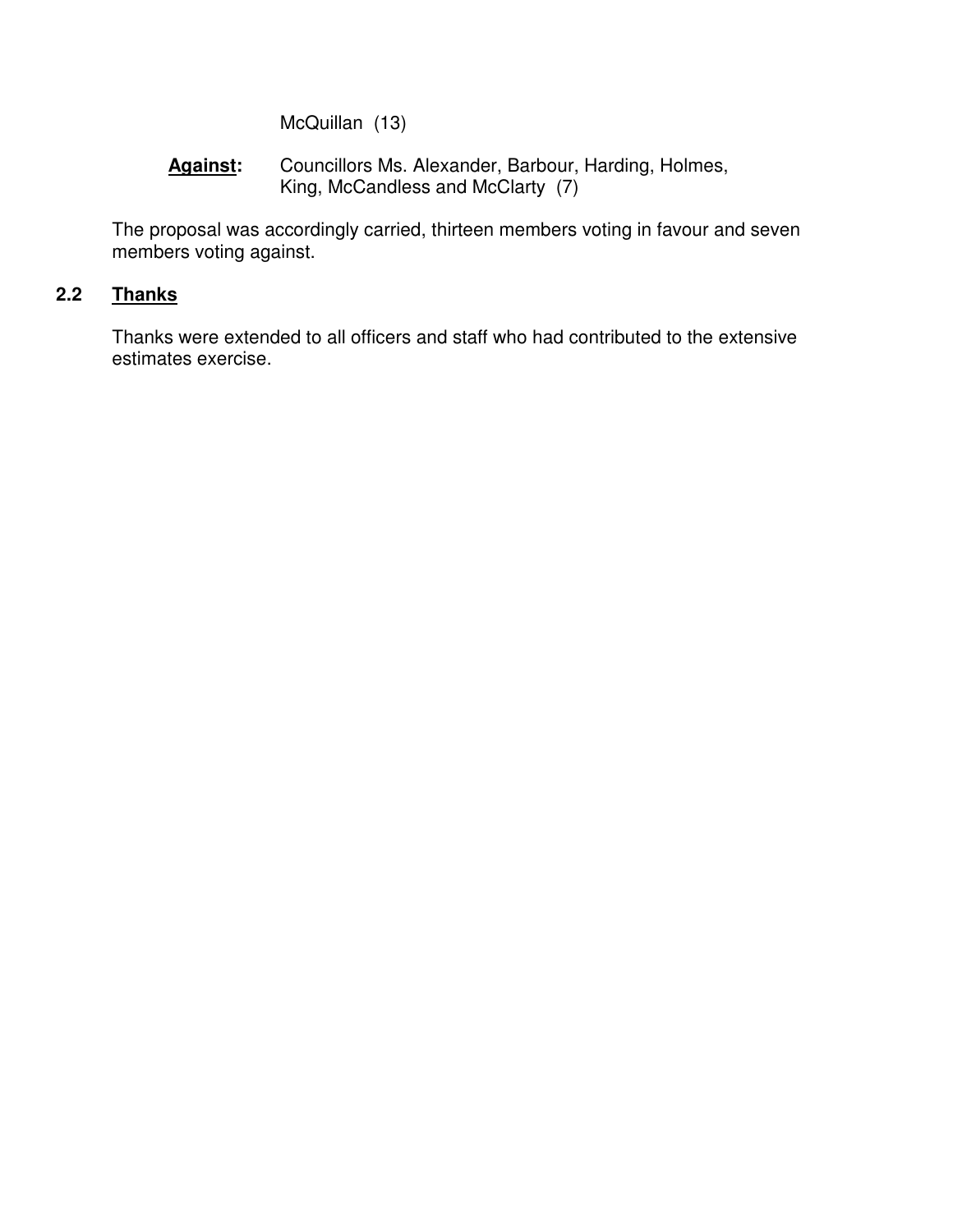## **PLANNING COMMITEE**

# **22nd January, 2013.**

| <b>Present:</b>                      | Councillor G. L. McLaughlin in the Chair<br>The Mayor, Councillor A. S. Cole                                                                             |                                                                                                                           |
|--------------------------------------|----------------------------------------------------------------------------------------------------------------------------------------------------------|---------------------------------------------------------------------------------------------------------------------------|
|                                      |                                                                                                                                                          |                                                                                                                           |
|                                      | <b>Aldermen</b>                                                                                                                                          |                                                                                                                           |
|                                      | J. M. Bradley<br>W. T. Creelman                                                                                                                          | N. F. Hillis<br>W. J. McClure                                                                                             |
|                                      | <b>Councillors</b>                                                                                                                                       |                                                                                                                           |
|                                      | C. Alexander (Ms.)<br>C. Archibald<br>D. D. Barbour<br>Y. Boyle (Ms.)<br>E. P. Fielding (Mrs.)<br>M. Fielding<br><b>B.</b> Fitzpatrick<br>D. Harding     | R. J. Holmes<br>(Items $3.0 - 5.0$ )<br>W. A. King<br>R. A. Loftus (Mrs.)<br>W. McCandless<br>D. McClarty<br>A. McQuillan |
| <u>Also in</u><br><b>Attendance:</b> | Representative from the Planning Service -<br>Mr. M. Wilson                                                                                              |                                                                                                                           |
| Officers in<br>Attendance:           | Principal Administrative Officer, Administrative Assistant<br>and Business Support Assistant (Central Services)<br>The Deputy Mayor and Councillor Duddy |                                                                                                                           |
| <b>Apologies:</b>                    |                                                                                                                                                          |                                                                                                                           |
|                                      |                                                                                                                                                          |                                                                                                                           |

## **1.0 WELCOME**

The Chairman welcomed everyone to the Meeting.

## **2.0 PLANNING APPLICATIONS**

A list of eleven applications was presented for consideration (previously supplied).

## **Applications Deferred from Previous Meeting**

2.1 Application No. D1 C/2011/0441/F 250kw (max) wind turbine on 30m tower for farm and grid 200m northeast of 120 Killyvally Road, Garvagh, Coleraine for Mr. R. Armstrong The opinion of the Planning Service was to approve. It was agreed that the application be approved.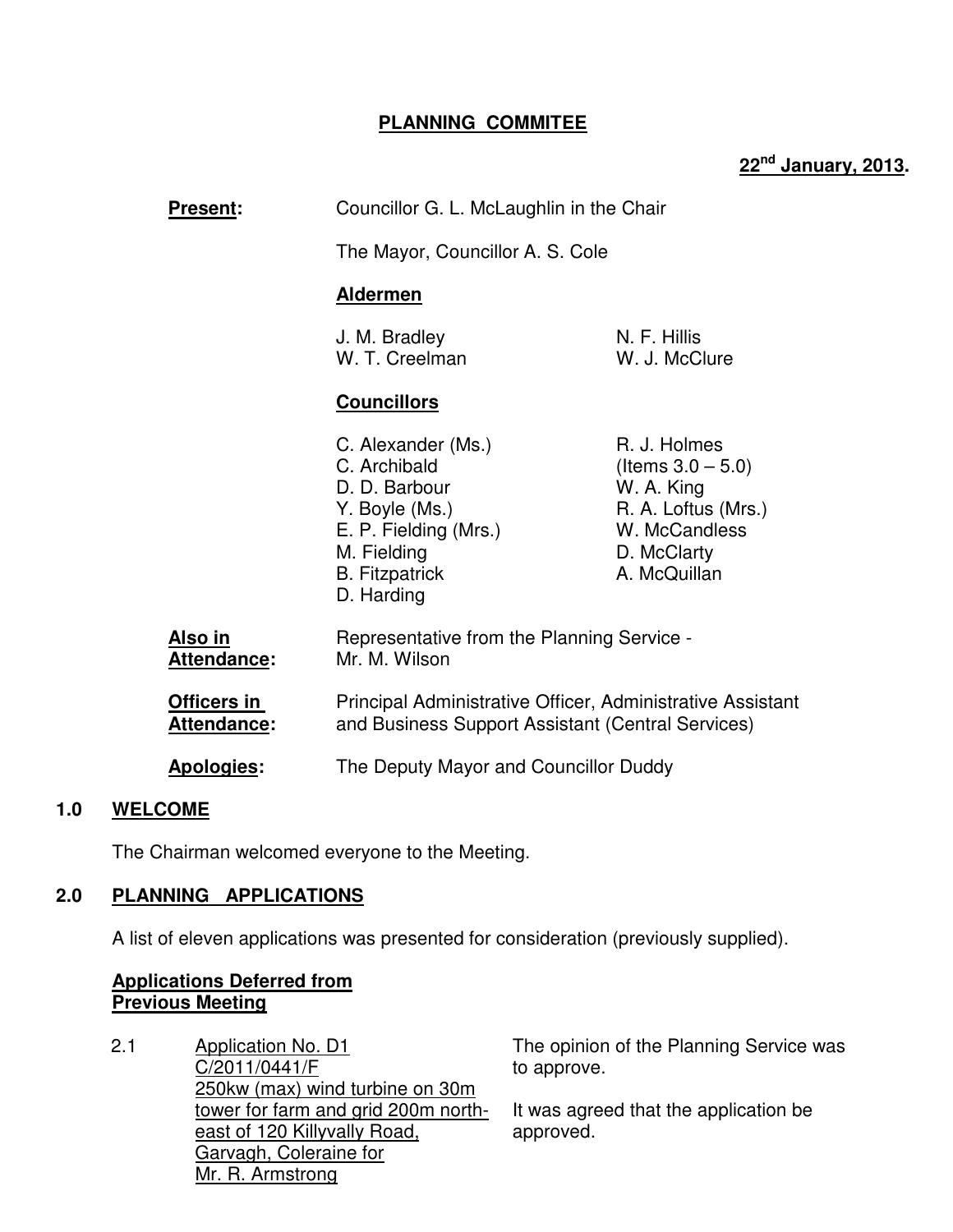- 2.2 Application No. D2 C/2011/0537/F Erection of a 20kw wind turbine with a tower height of 20m approximately 210m south-east of 38 Killeague Road, Coleraine for Mr. I. McFaul
- 2.3 Application No. D3 C/2011/0626/F Erection of 250kw wind turbine with 32.3m hub height and 32m blade diameter 520m north-west of 55 Ballyhome Road, Portrush for Ms. E. Linton
- 2.4 Application No. D4 C/2012/0376/A Electronic sign at 3/5 Greenmount Avenue, Coleraine for Henderson Food Halls Ltd

# **New Applications**

2.5 Application No. 4 C/2012/0366/O Site of proposed dwelling and detached garage 30m south of No. 51 Moneygran Road, Kilrea for Mr. J. Gillen

The opinion of the Planning Service was to approve.

It was agreed that the application be approved.

The opinion of the Planning Service was to refuse.

It was agreed that the application be refused.

The opinion of the Planning Service was to consent.

It was agreed that consent be granted.

The opinion of the Planning Service was to refuse.

It was proposed by Councillor Mrs. Loftus, seconded by Councillor Fitzpatrick and agreed:

> That the application be deferred for one month to facilitate an office meeting on the grounds that all material planning considerations had not been assessed.

2.6 Application No. 7 C/2012/0431/O Proposed farm site for dwelling adjacent to No. 6 Boveedy Road, Kilrea, Coleraine for Mr. R. McKinney

The opinion of the Planning Service was to refuse.

It was proposed by The Mayor, seconded by Alderman McClure and agreed:

> That the application be deferred for one month to facilitate an office meeting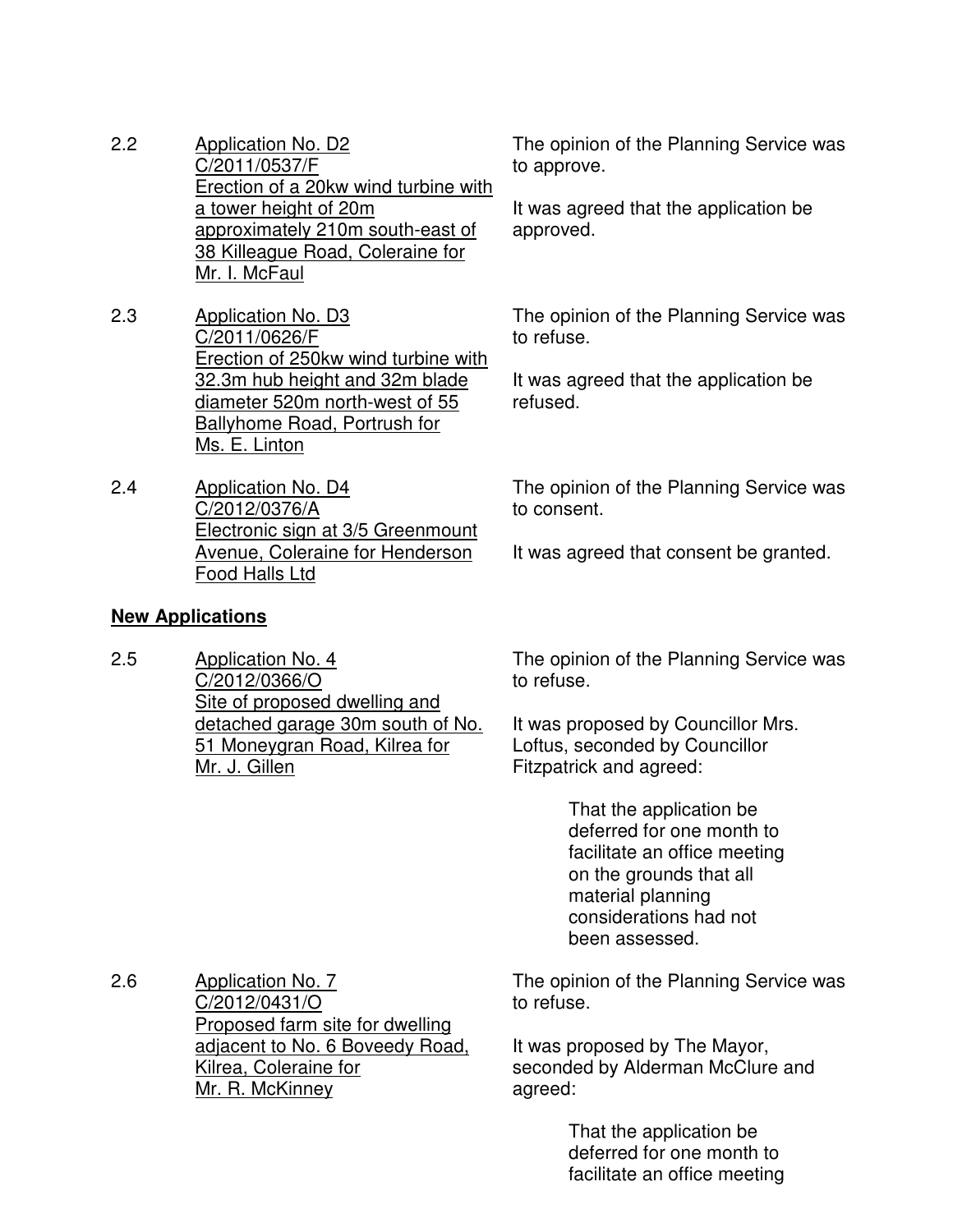on the grounds that all material planning considerations had not been assessed.

## **3.0 OFFICE MEETINGS**

It was noted that the Office Meetings would be held on Friday,  $15<sup>th</sup>$  February, 2013.

#### **4.0 APPLICATION NO. C/2011/0402/F - BALLYMACREA ROAD, PORTRUSH FOR MR. A. MOORE**

Members raised concerns regarding the report, prepared by Fleming Mounstephen, Planning Consultants, being presented at the December Planning Meeting by the Planning Service representative and not by Mr. Peter Fleming.

The Principal Administrative Officer informed members that it was not always necessary for Mr. Fleming to present his reports in person. She pointed out that the report was self explanatory and that the Planning Service representative had only addressed the planning issues contained in the conclusion of the report.

The Principal Administrative Officer advised that a letter of complaint had been received from the objectors regarding how the meeting had been conducted and also a formal complaint had been lodged with the Planning Service. The letter of complaint had been answered dealing with the concerns relating to Council's role in the application.

It was agreed that the letter of complaint and Council's response be e-mailed to members.

## **5.0 PRESS ATTENDANCE AT OFFICE MEETINGS**

 Following discussion, regarding the possibility of Press being permitted to attend Office Meetings, it was agreed that this item be placed on the Agenda for the next Planning Committee Meeting.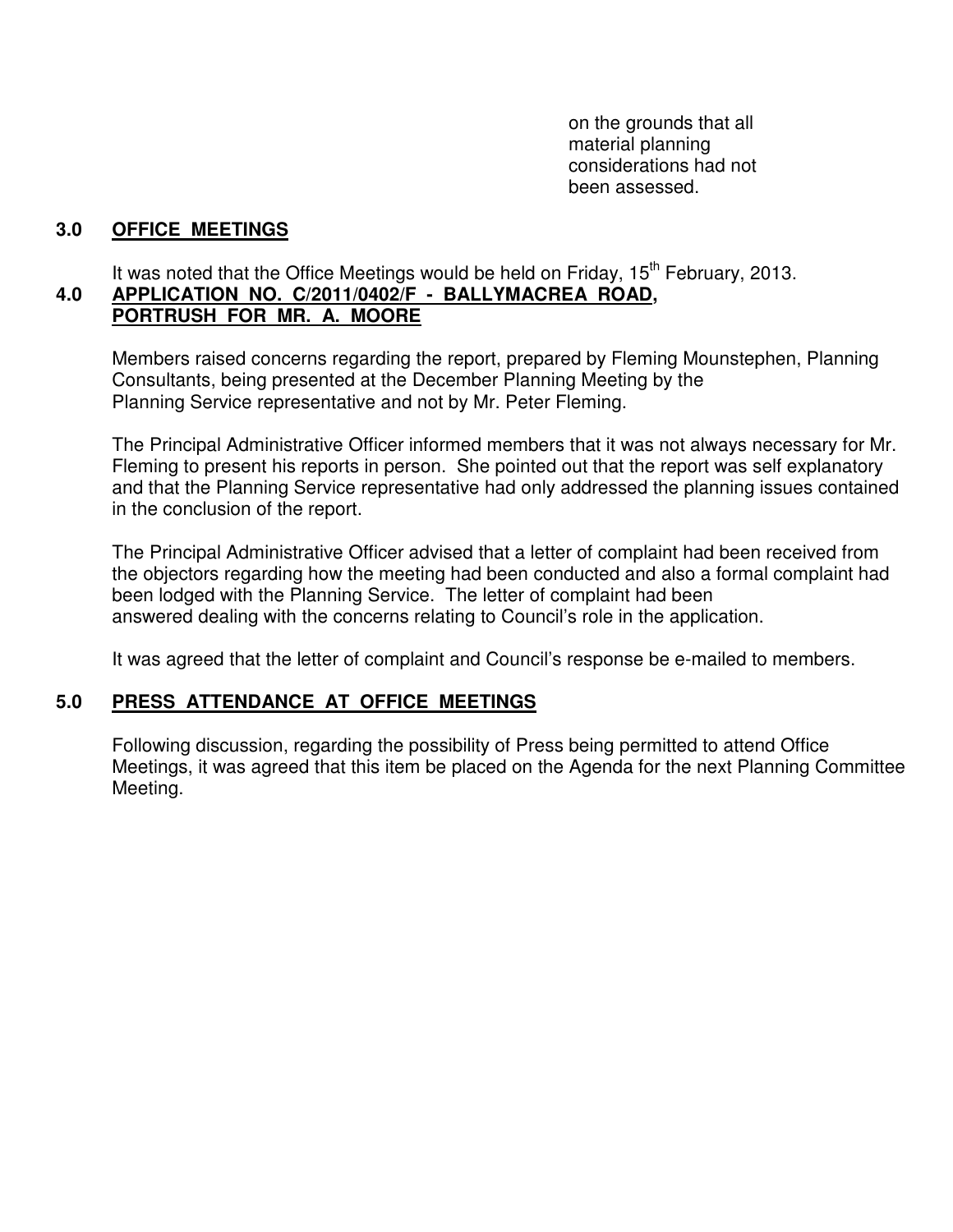## **NORTH WEST '200' COMMITTEE**

# **24th January, 2013.**

| <b>Present:</b>                   | <b>Aldermen</b>                                                                                            |                                                                                                                                                                                                |
|-----------------------------------|------------------------------------------------------------------------------------------------------------|------------------------------------------------------------------------------------------------------------------------------------------------------------------------------------------------|
|                                   | W. T. Creelman                                                                                             | N. F. Hillis                                                                                                                                                                                   |
|                                   | <b>Councillors</b>                                                                                         |                                                                                                                                                                                                |
|                                   | E. P. Fielding (Mrs.)                                                                                      | <b>B.</b> Fitzpatrick                                                                                                                                                                          |
| Officers in<br><b>Attendance:</b> | Assistant.                                                                                                 | Head of Health and Built Environment, Refuse and Cleansing<br>Manager, Events Officer, Events Assistant, Outdoor Recreation<br>Manager, Senior Environmental Health Officer and Administrative |
| Also in<br>Attendance:            | Mr. M. Whyte, Technical Director, North West '200'<br>Mr. G. McAuley, Operations Manager, North West '200' |                                                                                                                                                                                                |
| Apology:                          | Alderman Mrs. Hickey                                                                                       |                                                                                                                                                                                                |
|                                   |                                                                                                            |                                                                                                                                                                                                |

#### **1.0 WELCOME**

Alderman Creelman welcomed everyone to the meeting.

#### **2.0 ELECTION OF CHAIRMAN**

It was proposed by Councillor Fitzpatrick, seconded by Alderman Creelman and agreed:

That Councillor Mrs. Fielding be elected Chairman for the ensuing year.

## **3.0 MANAGEMENT TEAM FOR 2013 EVENT**

Mr. Whyte gave a brief overview of the 2012 event. He advised that the Management Team for 2013 had increased and the structure would be emailed to Valerie Shields who would email it to members of Committee. Mr. McAuley advised that the Safety and Event Planning Group had the same structure as last year.

## **4.0 ROAD CLOSURES**

Mr. Whyte advised that the road closures would be the same as last year:

Tuesday,  $14^{th}$  May from 9.30 a.m.  $-$  2.30 p.m.  $-$  practice session 1 Thursday,  $16^{th}$  May from 9.30 a.m.  $- 2.30$  p.m.  $-$  practice session 2 Thursday,  $16^{th}$  May from 5.15 p.m. – 9.00 p.m. – evening racing Saturday,  $18^{th}$  May from 10.00 a.m.  $-6.30$  p.m.  $-$  race day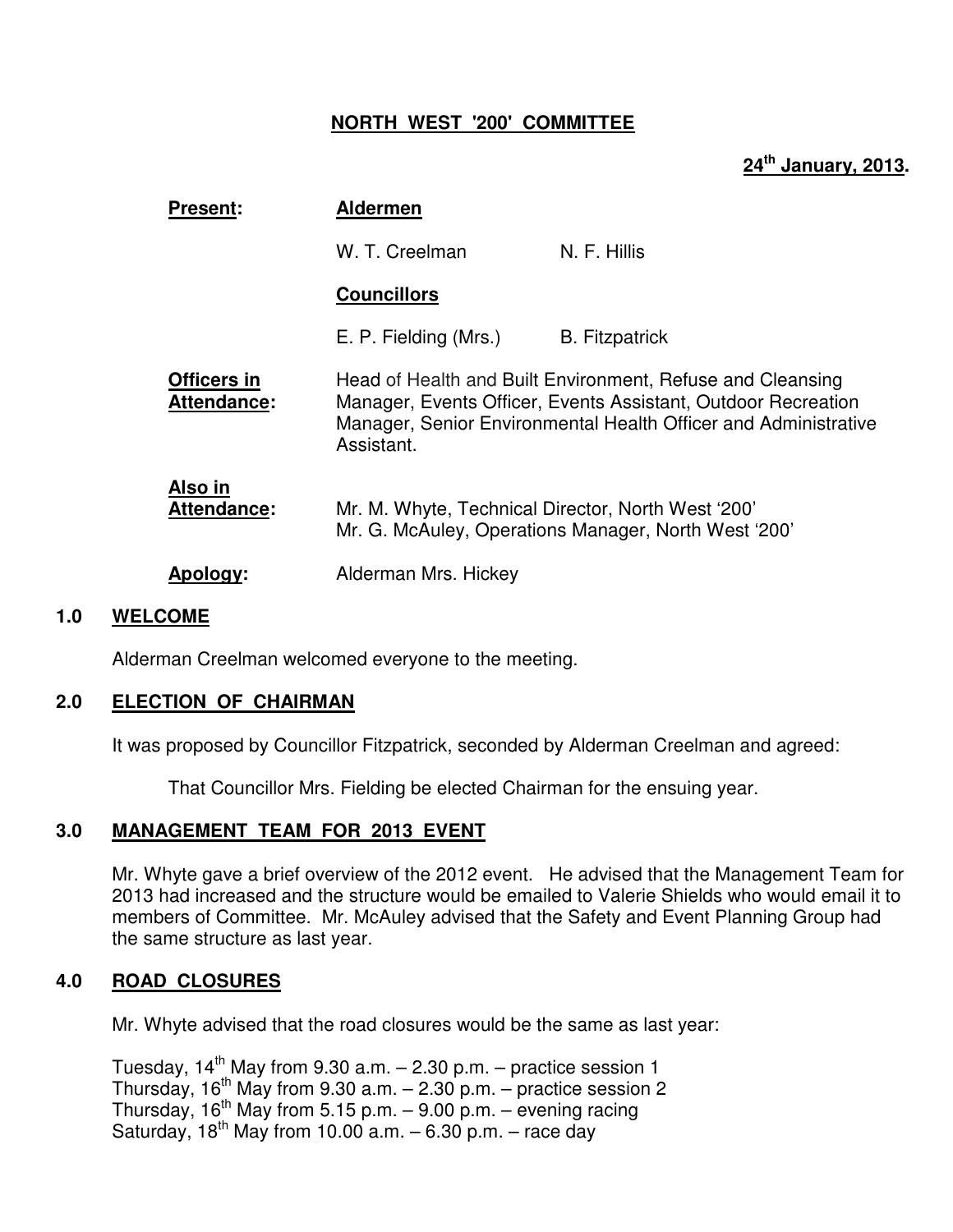Mr. Whyte reported that he was looking at various options for highlighting that roads to Portrush and Portstewart would still be accessible.

The Refuse and Cleansing Manager advised that black bin refuse collections were due on the affected roads but would be rescheduled to accommodate the road closures. He advised that a sweeper would be available if required.

## **5.0 TRANSFER OF COUNCIL LANDS**

The Head of Health and Built Environment advised she had received a request for the use of the grassed area adjacent to West Bay Car Park, Portrush, during the North West '200' event. Mr. Whyte advised he was looking into a new family area but might not go ahead with it.

The Head of Health and Built Environment advised she would issue the Schedule as before and there would be eleven sites in total.

## **6.0 STREET TRADING ARRANGEMENTS**

It was agreed to advertise the same sites as last year:

| Glenvale Avenue, Portrush         | - 2  |
|-----------------------------------|------|
| Mill Road, Portstewart            | $-2$ |
| Atlantic Road, Coleraine          | - 1  |
| <b>Ballysally Road Roundabout</b> | - 6  |

## **7.0 CONTINENTAL MARKET**

The Head of Health and Built Environment advised there would be no Continental Market at the 2013 event.

## **8.0 CAMP SITES/CARAVAN PARKS/CAR PARKING**

Mr. Whyte advised that car parking arrangements would be the same as last year. He also advised that the camp sites/caravan parks had not been finalised yet but would keep The Head of Health and Built Environment and Senior Environmental Health Officer informed.

## **9.0 HOSPITALITY**

Mr. Whyte advised that there would be no change to the hospitality arrangements. Yellow Door would be providing the food and Laverys would be providing the bar.

## **10.0 CHARITY PARTNER**

Mr. Whyte advised that there would not be an official charity this year but there would be donations to two charities – MCUI Medical Team and the other charity had yet to be finalised.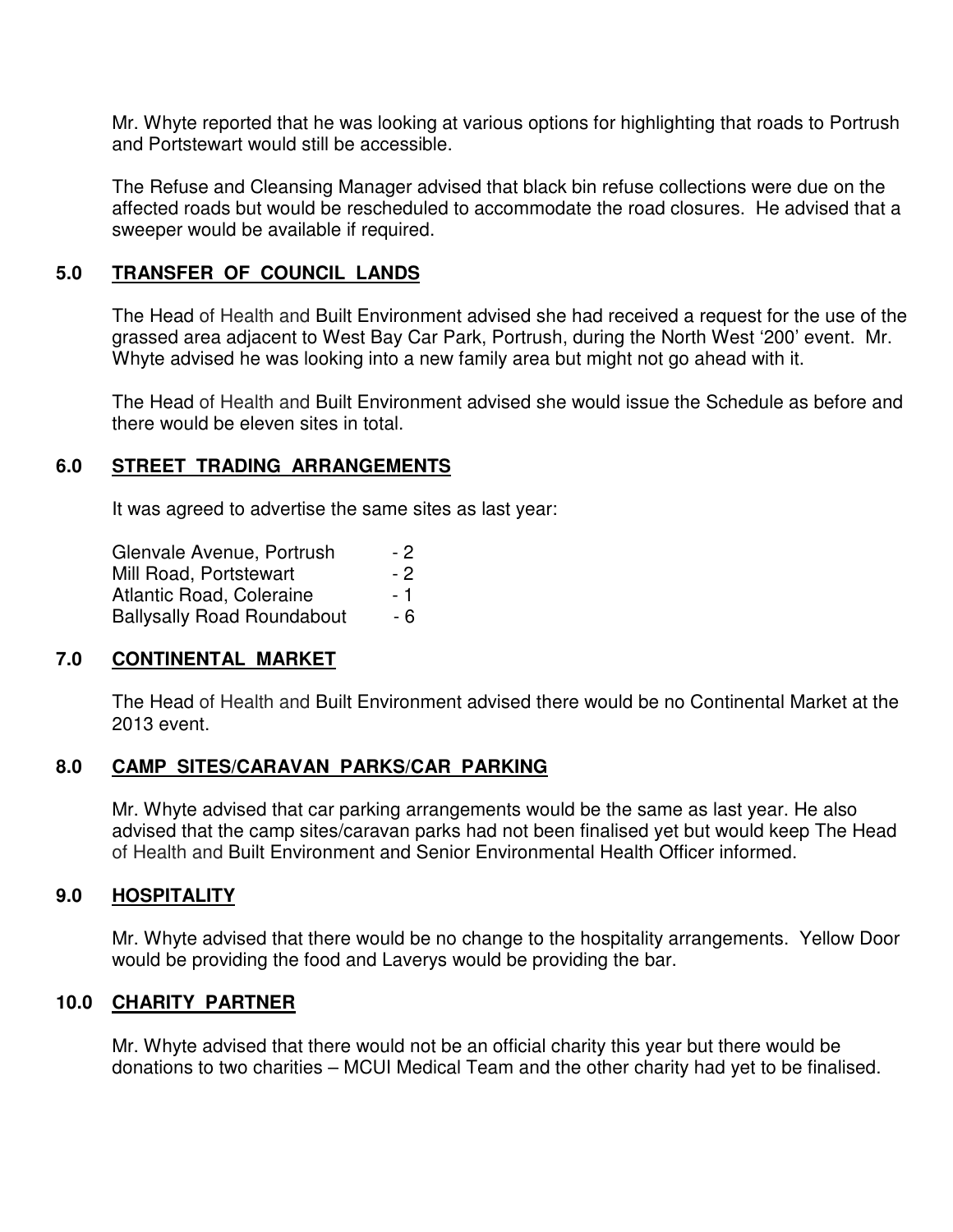## **11.0 SPONSORSHIP, GRANTS AND TENDERS**

Mr. Whyte gave an update on sponsorship and advised that Vauxhall would be the main sponsor (2 year package with option to renew in 2015). He further advised that there was a new website and a NW '200' app.

Mr. McAuley advised that the Tourist Board grant was £70,000, which was a reduction from last year's amount.

## **12.0 HEALTH AND SAFETY**

Mr. Whyte advised that two risk assessments had been completed and a third one would be completed shortly. An Emergency Planning meeting would be held on 25<sup>th</sup> January, 2013. He advised that work on the event safety plan was ongoing and he would be working with the Head of Health and Built Environment and Senior Environmental Health Officer on it.

## **13.0 RACE WEEK FESTIVAL**

The Events Assistant updated Committee on the Race Week Festival and highlighted various events. He advised that the events brochure would be launched in March.

## **14.0 SALES**

Mr. Whyte advised that online sales for programmes and tickets were going well.

## **15.0 CONTACT**

 Mr. Steve McCartney, Outdoor Recreation Manager, acknowledged the hard work and dedication of Moira Mann as the main link between Council and the NW '200' over recent years, and informed Committee that he was now the Coleraine Borough Council "point of contact", requesting that he be copied into any relevant decisions/information regarding the event.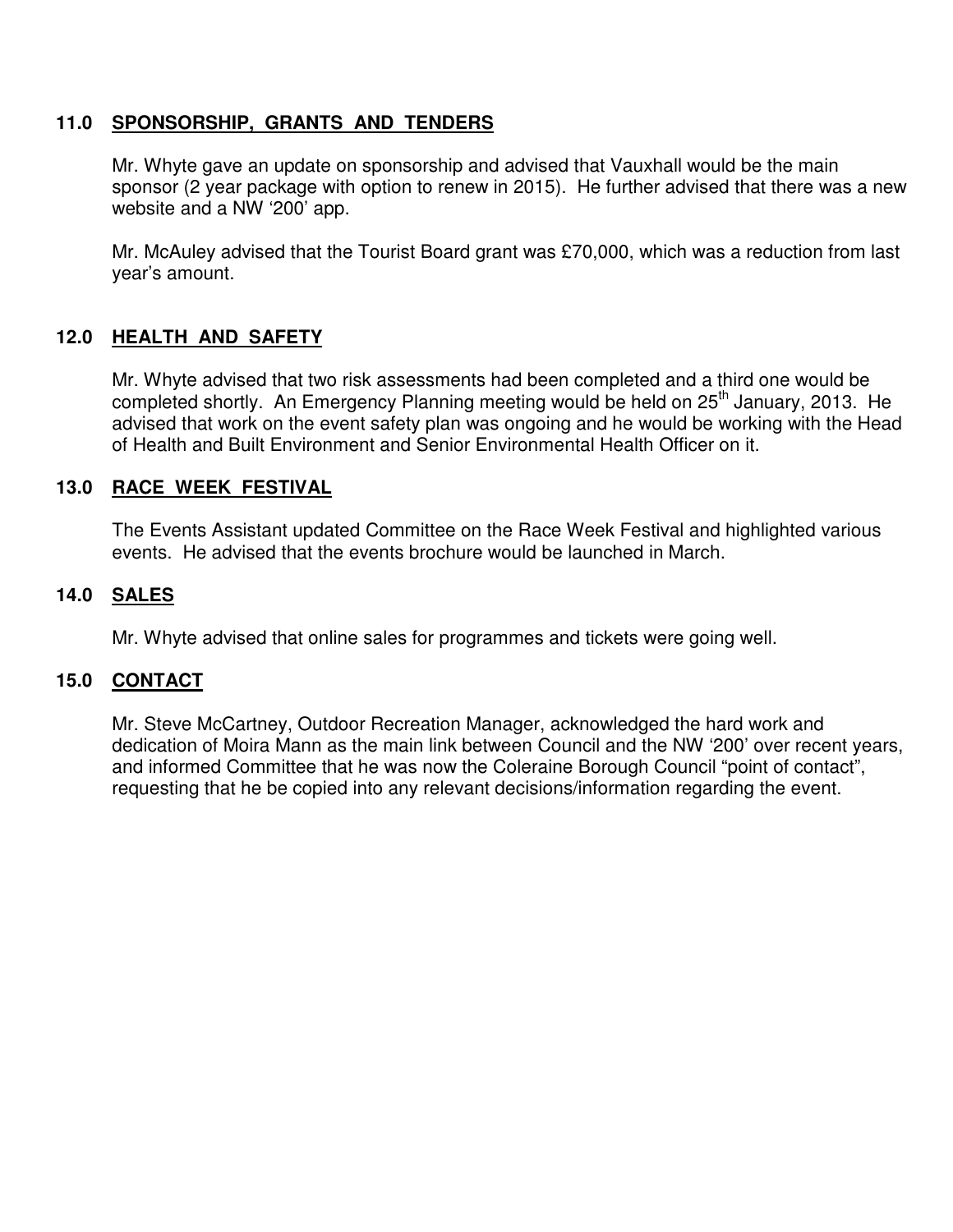# **LEISURE AND ENVIRONMENT COMMITTEE**

## **5 th February, 2013.**

**Present:** Councillor M. Fielding, in the Chair

#### **Aldermen**

| J. M. Bradley  | N. F. Hillis  |
|----------------|---------------|
| W. T. Creelman | W. J. McClure |

#### **Councillors**

| C. Archibald          | R. J. Holmes        |
|-----------------------|---------------------|
| D. D. Barbour         | W. A. King          |
| (Items $2.1 - 6.5$ )  | R. A. Loftus (Mrs.) |
| Y. Boyle (Ms.)        | W. McCandless       |
| G. Duddy              | D. McClarty         |
| E. P. Fielding (Mrs.) | G. L. McLaughlin    |
| <b>B.</b> Fitzpatrick | A. McQuillan        |
| D. Harding            |                     |

# **Officers in**

**Attendance:** Corporate Director of Environmental Services, Head of Health and Built Environment, Operations Manager, Head of Leisure Services (Items  $1.0 - 6.0$ ), Events Officer (Items  $1.0 - 2.2$ ) and Administrative Assistant.

**Apologies:** The Mayor and Deputy Mayor

#### **1.0 WELCOME**

The Chairman welcomed everyone to the meeting and extended a special welcome to Mr. Alistair McGovern and Mr. Neil Donaldson who were in attendance to give a presentation to Members.

## **2.0 LEISURE SERVICES' REPORT**

 The Report of the Corporate Director of Leisure and Development was considered (previously supplied).

Matters arising:

# **2.1 World Police and Fire Games, 1st – 10th August, 2013**

Mr. Alistair McGovern and Mr. Neil Donaldson, representatives from the World Police and Fire Games, gave a presentation to Members outlining this event. Mr. McGovern advised that three of the events would take place in Portrush between  $5<sup>th</sup> - 10<sup>th</sup>$  August, 2013: Beach Volleyball, Surfing and Surfing Kayaking. The representatives highlighted the following: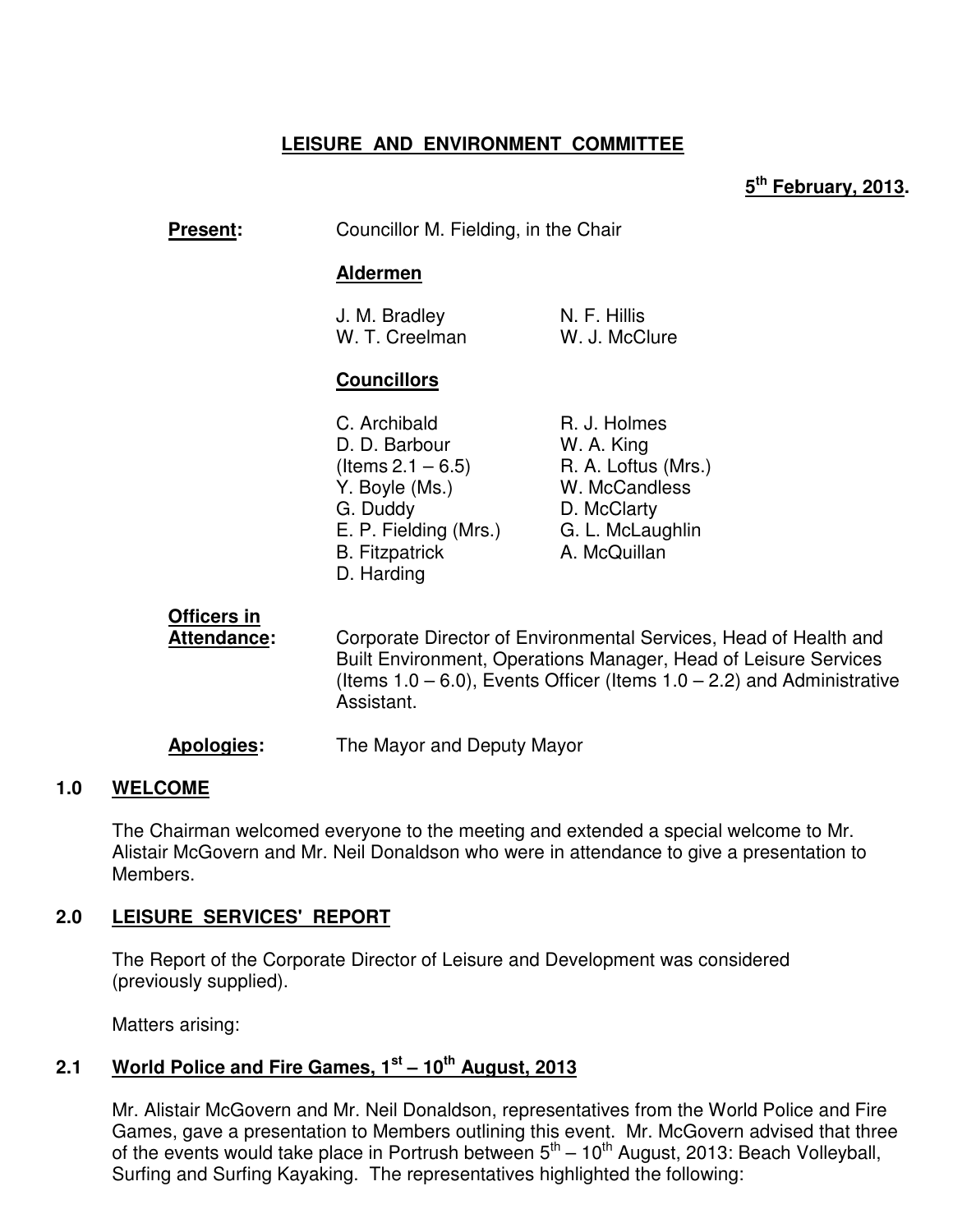- Background of the event
- Aims and objectives
- Benefits
- Location of events
- Current status and priorities
- Budget
- Impact on Coleraine Borough

The representatives answered Members' various questions.

## **Recommended:**

On the proposal of Councillor Fitzpatrick and seconded by Councillor King, that Council provide the following support to the event:

- Exclusive use of Watersports Centre  $5<sup>th</sup>$  10<sup>th</sup> August, 2013 and rear car park;
- Use of area of East Strand Beach to host the games;
- Exclusive use of cordoned area of car park to erect a marquee (100 people), additional toilets, storage unit and pop up tents etc.;
- Permission to allow food trading by one of their sponsors Food NI at East Strand for the duration of the games and permit free giveaways by Coca Cola sponsor;
- Communications: access to WI-FI/Broadband from the centre;
- Permission for World Police and Fire Games marketing onsite;
- Environmental waste management of site to include beach.

The Chairman thanked the representatives for their informative presentation, after which they withdrew from the meeting.

## **2.2 For Information**

## **2.2.1 Coleraine 400**

Members noted information on this topic, as detailed in the report.

## **3.0 ENVIRONMENTAL SERVICES' REPORT**

 The Report of the Corporate Director of Environmental Services was considered (previously supplied).

Matters arising:

## **3.1 Clean Neighbourhoods and Environment Act 2011 Dog Control Orders**

Consideration was given to information on this topic, as detailed in the report, including Draft Dog Control Orders (circulated to each Member).

The Head of Health and Built Environment answered Members' various questions.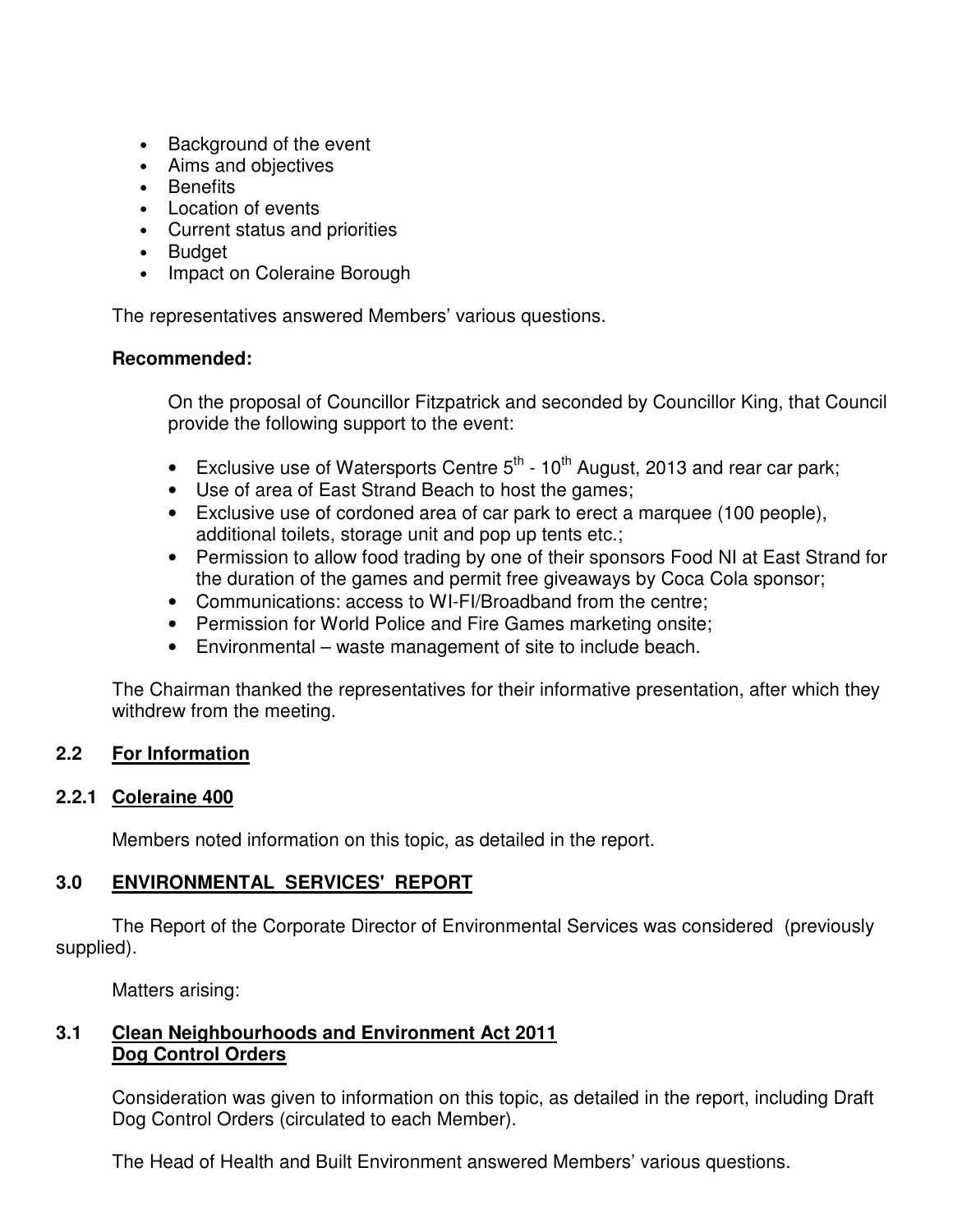## **Recommended:**

That Council advertise their intention to make the following Dog Control Orders:

- (a) The Fouling of Land by Dogs Coleraine Borough Council Order 2013 This Order would apply to all land in the open air to which the public are entitled or permitted to have access within the Borough (with the exemption of DARD forestry lands).
- (b) The Dogs on Leads by Coleraine Borough Council Order 2013 This Order requires dogs to be kept on leads of not more than two metres in length on each and every length of footway and footpath, and adjacent verges and roadway, all Council owned cemeteries and burial grounds, designated parts of beaches (from the 1<sup>st</sup> of May until the 30<sup>th</sup> of September annually) and designated open spaces namely, Christie Park, Coleraine; The Mound, Mountsandel Road, Coleraine; and Harbour Hill, Portstewart.
- (c) The Dogs on Leads by Direction Coleraine Borough Council Order 2013 This order would enable authorised officers of the Council to require that a person puts a dog on lead of not more than two metres and creates an offence where they fail to do so.
- (d) The Dogs Exclusion Coleraine Borough Council Order 2013 This Order would exclude dogs from play parks; managed playing fields; tennis courts; bowling greens; Ballyreagh golf course; West Strand beach, Portrush; and designated areas of other listed beaches and bathing sites from the  $1<sup>st</sup>$  of May until the 30<sup>th</sup> of September annually.

## **3.2 Civic Pride Programme – Tidy NI**

Consideration was given to information on this initiative, as detailed in the report.

## **Recommended:**

On the proposal of Councillor McQuillan and seconded by Councillor McClarty, that Council does not commit any funding to this initiative.

## **3.3 Entertainment Licences**

## **3.3.1 The Blackthorn Inn, 14-16 Newmarket Street, Coleraine**

An application for transfer of an Entertainment Licence had been received from Ms. R. Cunning, 14-16 Newmarket Street, Coleraine.

Days and times on which it is intended to provide entertainment:

Monday - Saturday 11.30 a.m. – 1.00 a.m. and Sunday 12.30 p.m. – Midnight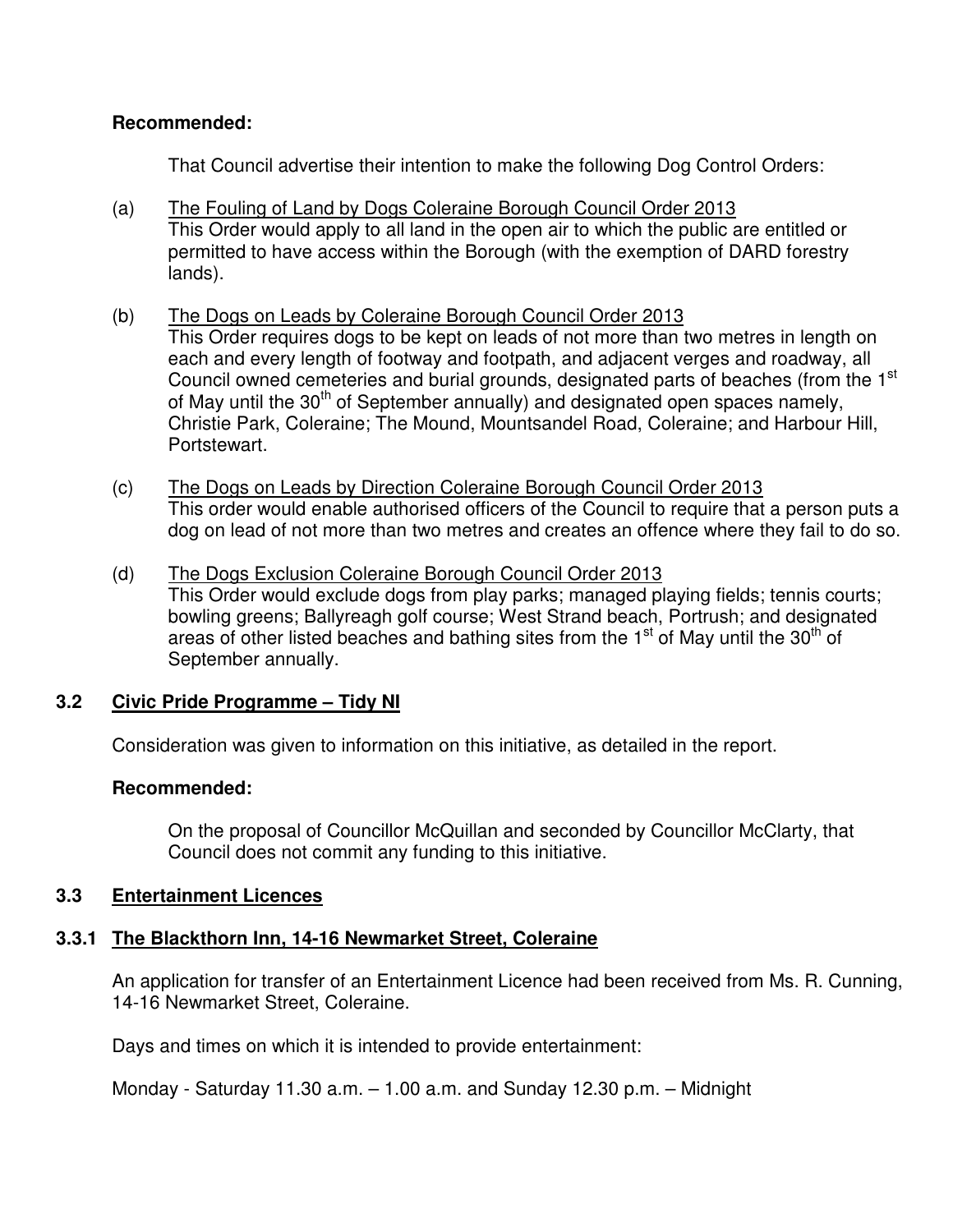## **Recommended:**

That Council transfer the Entertainment Licence subject to compliance with any recommendations of the Council's Licensing Department inclusive of the following special conditions:

- All requirements as contained within Night Safe Coleraine Code of Best Practice 2012.
- All door supervisors employed must be licensed with a scheme recognised by Coleraine Borough Council.

## **3.3.2 Table Table Restaurant, 3 Riverside Park North, Coleraine**

An application for transfer of an Entertainment Licence had been received from Mr. A. Corr, 3 Riverside Park North, Coleraine.

Days and times on which it is intended to provide entertainment:

Monday - Saturday 11.30 a.m. – 1.00 a.m. and Sunday 12.30 p.m. – Midnight

## **Recommended:**

That Council transfer the Entertainment Licence subject to compliance with any recommendations of the Council's Licensing Department inclusive of the following special conditions:

- All requirements as contained within Night Safe Coleraine Code of Best Practice 2012.
- All door supervisors employed must be licensed with a scheme recognised by Coleraine Borough Council.

## **3.3.3 Me & Mrs. Jones, 1-5 The Diamond, Portstewart**

Members noted that a request had been received from the Licensee, Mr. A. Bradley, to cancel the Entertainment Licence for the above premises. Officers understood that the premises were currently closed and the current licensee would have no future role should the premises reopen.

## **4.0 For Information**

## **4.1 Building Control Report**

Members noted information on this topic, as detailed in the report.

## **4.2 Transforming Your Care – Vision to Action Consultation**

Members noted information on this consultation, as detailed in the report.

#### **4.3 Noise Complaint Statistics**

Members noted information on this topic, as detailed in the report.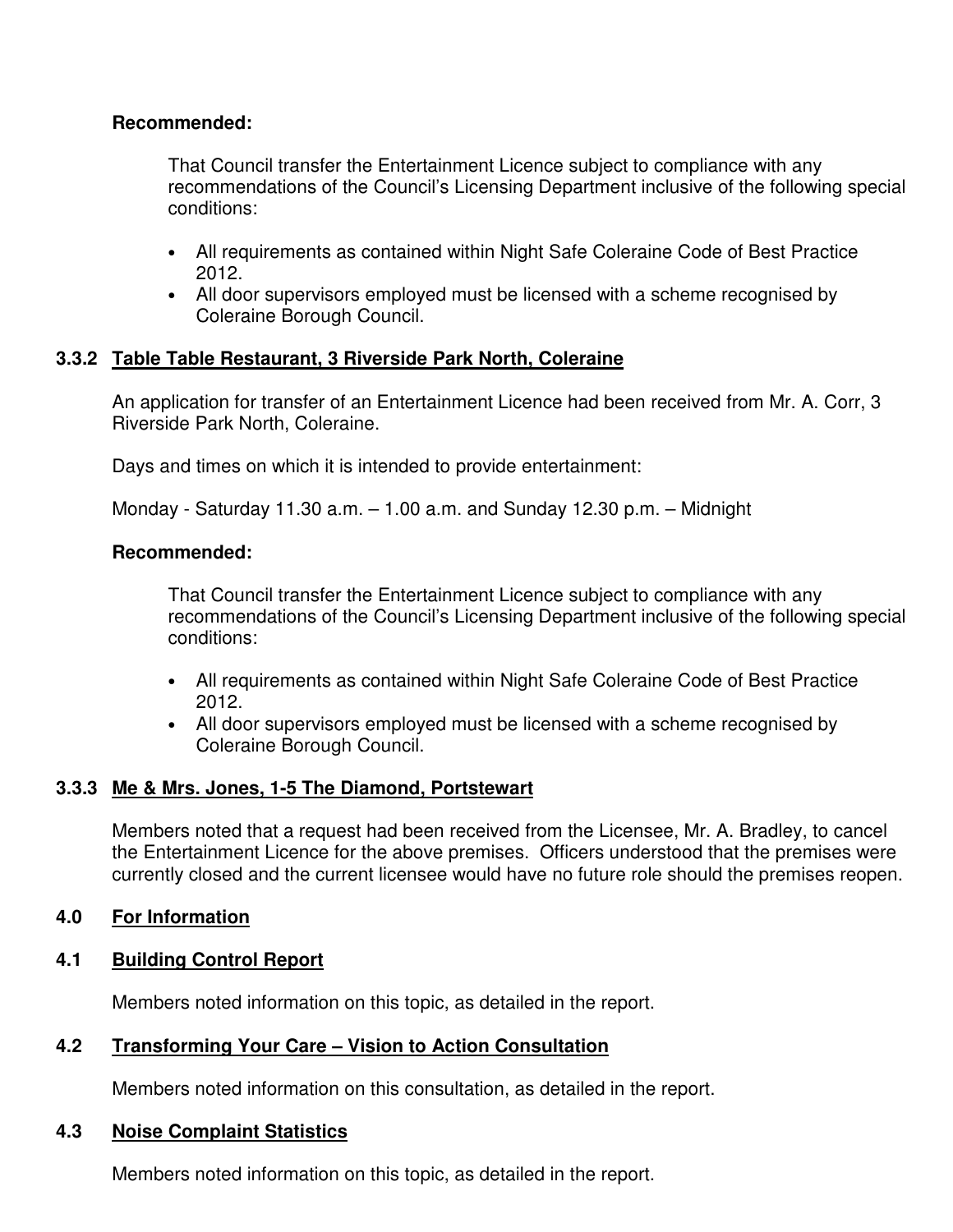# **4.4 The M2/Trunk Road T7 Order (NI) 2013**

Members noted information on this topic, as detailed in the report.

# **4.5 Outcome of Legal Proceedings**

| (a) | Defendant: | Mr. Paddy Simpson<br>36 Weavers Court<br>Coleraine                                                                                          |  |
|-----|------------|---------------------------------------------------------------------------------------------------------------------------------------------|--|
|     | Offence:   | Prosecution for breach of Article 38 of The Pollution Control and Local<br>Government (NI) Order 1978 – Breach of a Noise Abatement Notice. |  |
|     | Results:   | Fine:<br>£225.00<br>Legal Costs: £75.00<br>Court Costs:<br>£62.00                                                                           |  |
| (b) | Defendant: | Mr. A. Molnar<br>10 Manor Court<br>Kilrea                                                                                                   |  |
|     | Offence:   | Failure to comply with Article 20 Notice served under the Litter (NI) Order 1994.                                                           |  |
|     | Results:   | £75.00<br>Fine:<br>Legal Costs: £75.00<br>Court Costs: £38.00                                                                               |  |
| (c) | Defendant: | Ms. Rae Deighan<br>2 Mountsandel Manor<br>Coleraine                                                                                         |  |
|     | Offence:   | Discarding litter contrary to Article 3 (1) of the Litter (NI) Order 1994.                                                                  |  |
|     | Results:   | Fine:<br>£75.00<br>Legal Costs: £75.00<br>Court Costs: £32.00                                                                               |  |
| (d) | Defendant: | Ms. Maria McGowan<br>2 Cairnview Park<br>Dunloy                                                                                             |  |
|     | Offence:   | Discarding litter from a vehicle contrary to Article 3 (1) of the Litter (NI) Order 1994                                                    |  |
|     | Results:   | £80.00<br>Fine:<br>Legal Costs: £75.00<br>Court Costs: £16.00                                                                               |  |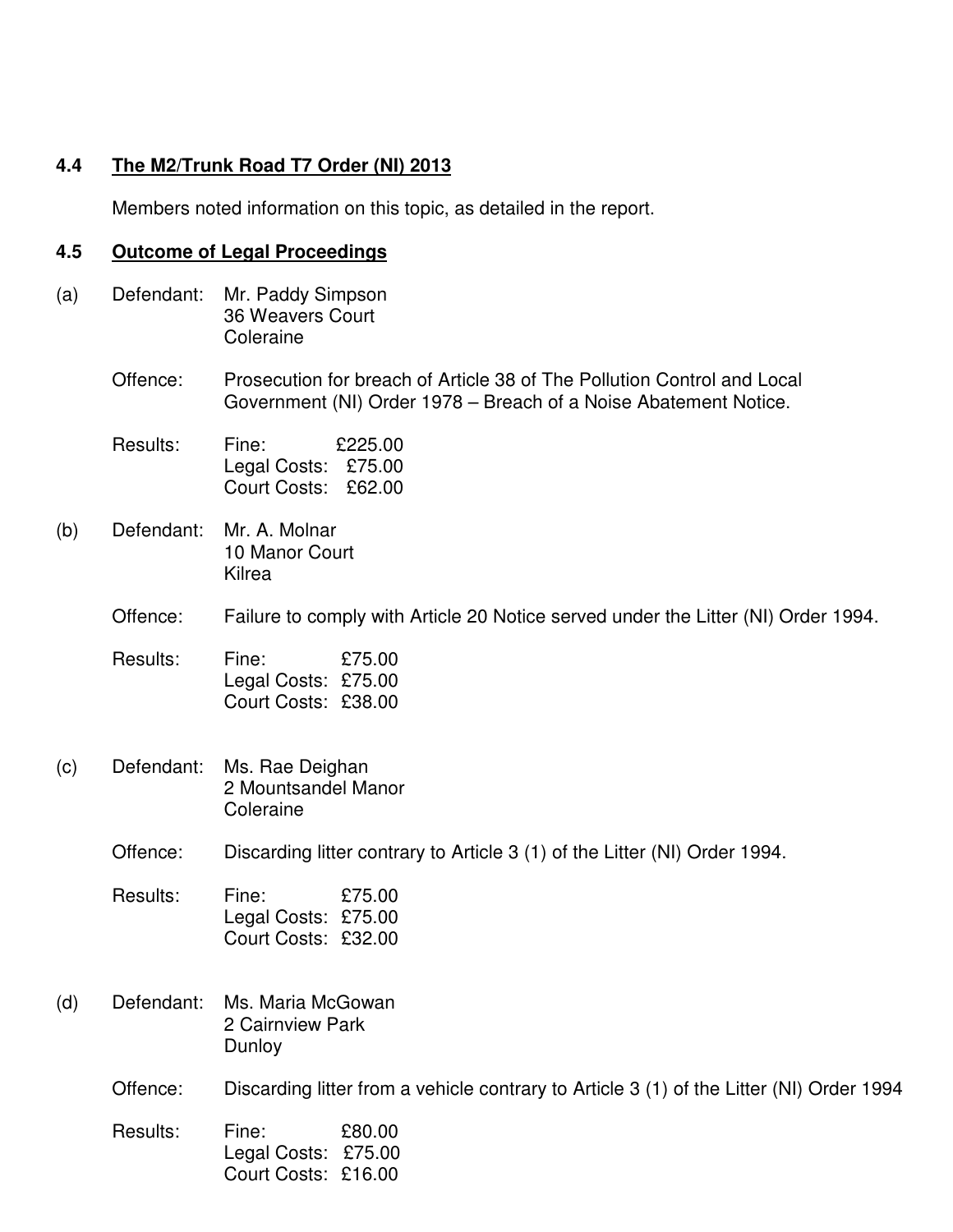(e) Defendant: Mr. M. Kayne 7 Maythorn Avenue Coleraine

Offences: Leaving litter under Article 3 (1) of the Litter (NI) Order 1994

Results: Fine: £75.00 Legal Costs: £75.00 Court Costs: £16.00

#### **4.6 Private Tenancies – Update - 800 Seacoast Road, Downhill**

Members noted information on this topic, as detailed in the report.

#### **5.0 DERELICTION FUNDING APPLICATION**

The Corporate Director of Environmental Services advised that Council had not been successful for funding on this occasion. He advised that the application remained valid and Council could be considered again if there were surplus funds.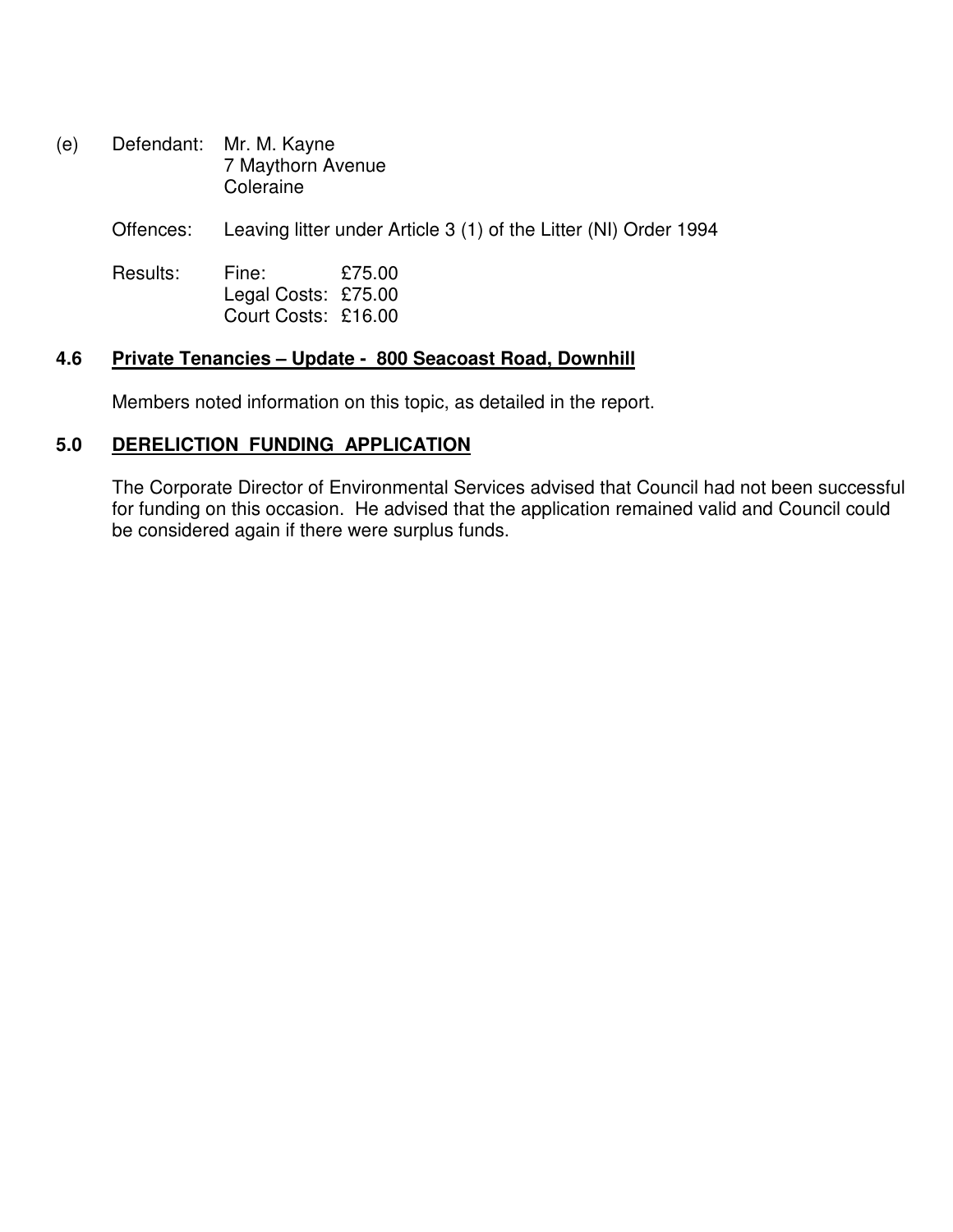## **POLICY AND DEVELOPMENT COMMITTEE**

#### **19th February, 2013.**

**Present:** Alderman W. T. Creelman in the Chair

The Mayor, Councillor A. S. Cole

The Deputy Mayor, Alderman Mrs. M. T. Hickey

#### **Aldermen**

 J. M. Bradley (Items  $2.0 - 7.0$ )

#### **Councillors**

- C. S. Alexander (Ms.) R. J. Holmes  $($ ltems  $2.0 - 7.0)$  W. A. King C. Archibald R. A. Loftus (Mrs.) Y. Boyle (Ms.) W. McCandless G. Duddy  $($ Items  $1.0 - 6.0)$  $($ ltems  $2.0 - 4.0)$  D. McClarty E. P. Fielding (Mrs.) G. L. McLaughlin M. Fielding
- **Officers in** Town Clerk and Chief Executive, Corporate Director of **Attendance:** Leisure and Development, Head of Performance, Policy and Governance, Head of Development Services (Items 2.0 – 6.0), Acting Head of Finance, Community Development Manager (Items 2.0 – 4.0), Regeneration Manager, Business Support and Administration Manager (CE) and Business Support Assistant (CE)

#### **Apologies:** Aldermen Hillis and McClure and Councillor Fitzpatrick

#### **1.0 CHAIRMAN'S REMARKS**

The Chairman welcomed everyone to the meeting with a warm welcome to the students from the University of Ulster.

He also extended best wishes and hopes for a speedy recovery to Councillor Fitzpatrick, who was currently in hospital.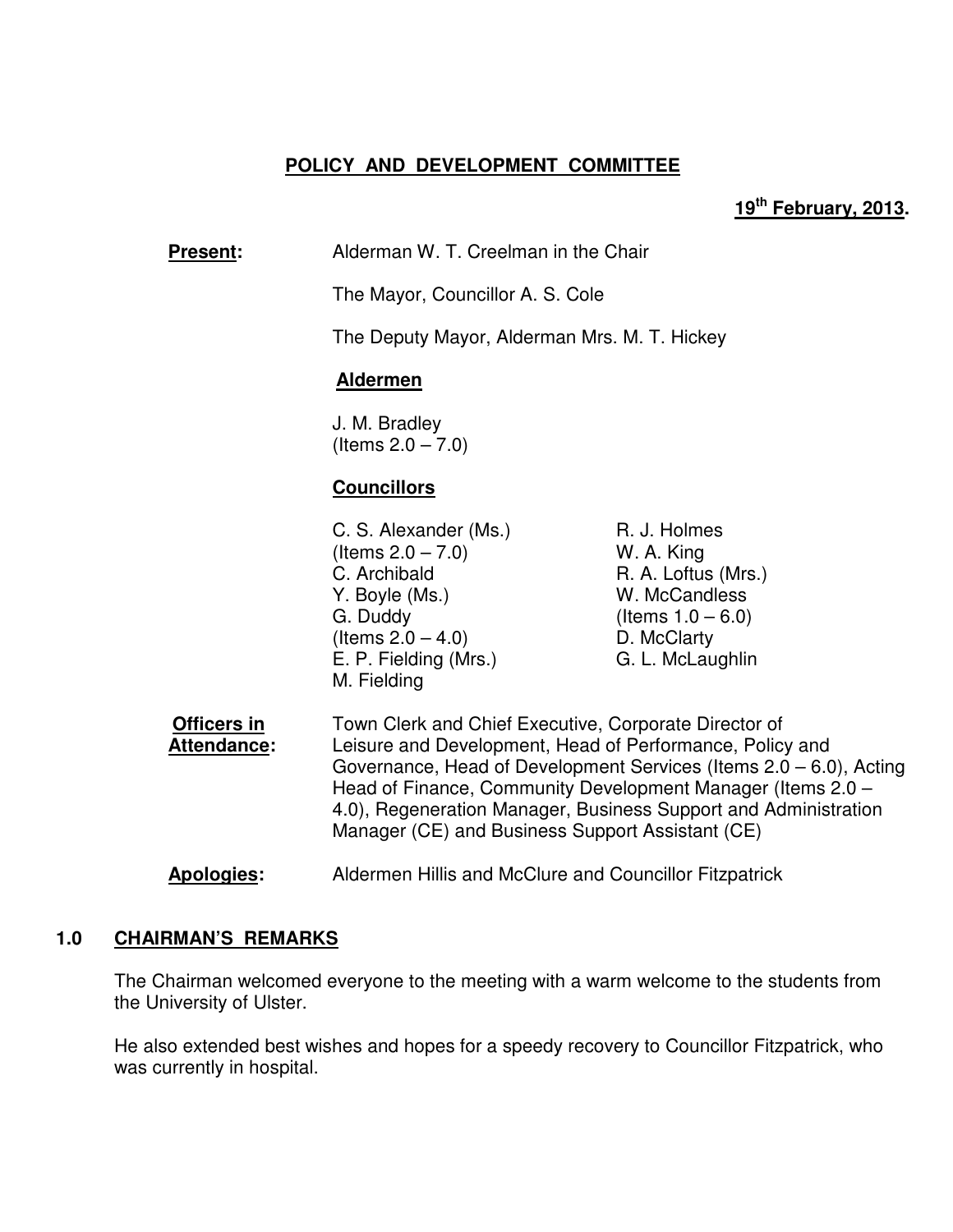## **2.0 TRANSLINK - UPDATE ON COLERAINE AND DERRY/LONDONDERRY RAIL LINE**

The Chairman welcomed Mr. Mal McGreevy, General Manager Rail Services, who was in attendance to update Committee on the status of the rail line between Coleraine and Derry/Londonderry.

Mr. McGreevy advised that the work to the rail line was nearing completion and that the line would reopen on 24<sup>th</sup> March, 2013, a week ahead of schedule. He reported on the considerable growth in the total number of passengers travelling on the line which, following a consultation process, had resulted in the implementation of a new timetable to include an early morning train arriving in Derry/Londonderry at 8.25am.He also advised on a passing loop at Bellarena which was scheduled for construction in 2014/15.

Mr. McGreevy referred to a Department of the Environment consultation document currently in circulation which invited comment on the prioritisation of future investment in railways. The deadline for response to the consultation was 15<sup>th</sup> April, 2013.

## **Recommended:**

That response to the consultation document be facilitated through the Northern Corridor Railways Group.

Members thanked Mr. McGreevy for his report and commended Translink for the delivery of the extensive work to the rail line within the scheduled deadline. Mr. McGreevy then withdrew from the meeting.

## **3.0 'IN COMMITTEE'**

It was agreed to consider a number of items 'In Committee' at the end of the meeting.

## **4.0 CHIEF EXECUTIVE'S REPORT**

Consideration was given to the Report of the Chief Executive (previously supplied).

Matters arising:

## **4.1 Magilligan Prison Future Proposals – Update**

Reported that a meeting/site visit had now taken place with officials from Northern Ireland Prison Service (NIPS) and officers from Ballymoney, Coleraine and Limavady Borough Councils as well as Chambers of Commerce**.** 

Members were asked for four nominations to the joint council Elected Members' Liaison Group, which would also comprise representatives from the NIPS and Department of Justice, along with senior Council officers.

## **Recommended:**

That Councillors Ms. Boyle, King and McClarty be nominated to the Elected Members' Liaison Group along with Alderman McClure or another DUP member.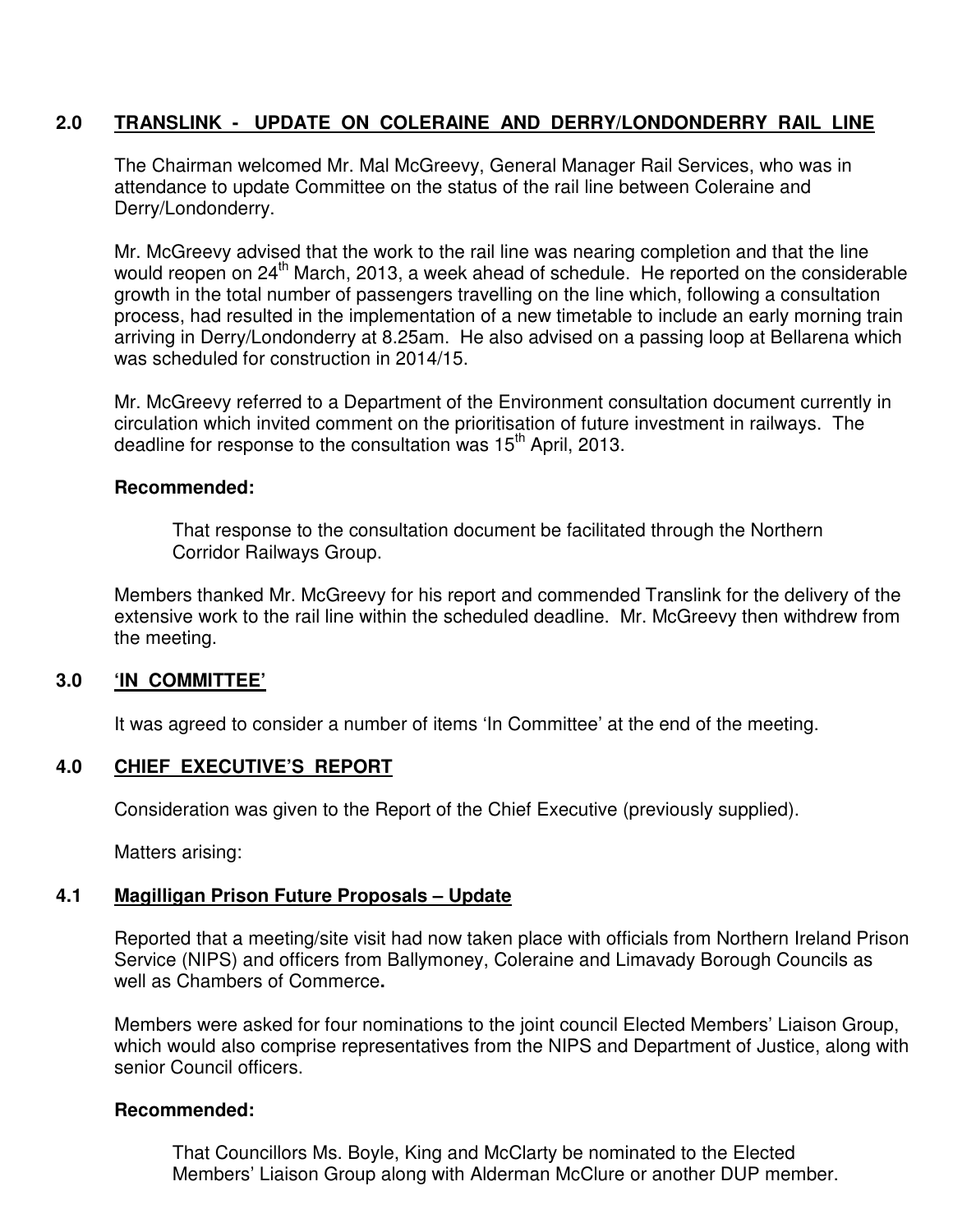It was noted that the provisional date for the first meeting of the Group would be  $4<sup>th</sup>$  March, 2013 at 2.00pm in Limavady.

#### **4.2 Northern Area Health and Social Care and Local Government Forum**

Reported that the Northern Area Health and Social Care Board was seeking to establish a joint Local Forum to include one elected member and one senior officer from each of the 10 Councils in the Northern Board area.

#### **Recommended:**

That Alderman Bradley be nominated to sit on the Forum.

## **4.3 The Somme Association 2013 Pilgrimage**

Consideration was given to attendance at the Pilgrimage over the previous 5 years, as contained in the report.

A proposal made by the Deputy Mayor and seconded by Councillor Ms. Boyle for the incoming Mayor to attend along with Councillor McLaughlin, was later withdrawn.

#### **Recommended:**

On the proposal of Councillor McClarty and seconded by Councillor Duddy, that Council is represented at the 2013 Pilgrimage by the outgoing Mayor and Councillor McLaughlin and that the outgoing Mayor represent Council at future Pilgrimages.

## **4.4 Review of Public Administration**

## 4.4.1 RPA Update

The Chief Executive advised that central government funding for the RPA had now been debated at Northern Ireland Assembly and Executive level. Minister Wilson had confirmed that funding would be made available for convergence and transition with details to be made known in due course.

Committee were updated on the structures for delivery at provincial and local level and advised that the District Electoral Area Commissioner had now been appointed; arrangements for transfer of functions were ready for release; the Reorganisation Bill would be debated in the Assembly after the Easter recess; and the Consultation on severance arrangements for Councillors was imminent.

Discussion ensued on the heavy workload which would follow the announcement on funding and the importance of reporting arrangements for councils.

## **Recommended:**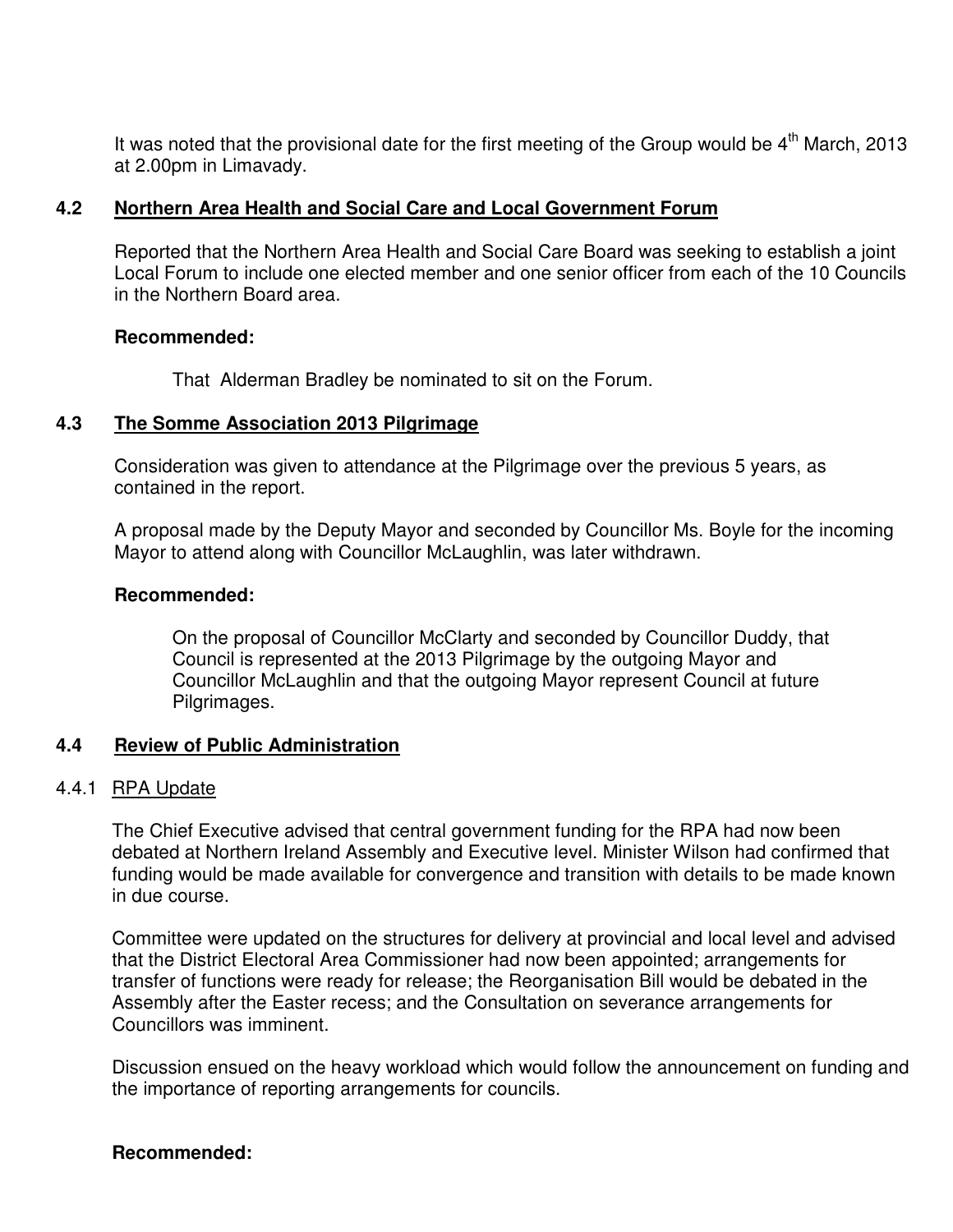On the proposal of Councillor King and seconded by Councillor Barbour, that Council approves the extension of the Transition Project Manager's contract on a full-time basis up to 31<sup>st</sup> March, 2015 subject to the agreement of the other councils in the cluster sharing costs (in the absence of central funding).

 In response to a member's question as to whether a decision had been made on the location of the new Council Headquarters, the Chief Executive advised that no decision had been made.

## 4.4.2 Consultation on Statutory Transition Committees

Consideration was given to the Department of the Environment's Policy Proposal Paper on Establishing Statutory Transition Committees along with Council's draft response paper (previously supplied).

## **Recommended:**

 That Council endorse the draft responses along with the inclusion of option 2 as response to question 5 and option 1 as response to question 8.

## **4.5 For Information**

Committee noted information on the following topics, as contained in the report:

- NILGA Awards
- Finance
- Forecast of Key Council Events for period mid-February  $2013 29$ <sup>th</sup> March. 2013

## **5.0 DEVELOPMENT SERVICES' REPORT**

 Consideration was given to the Report of the Head of Development Services (previously supplied).

Matters arising:

# **5.1 Portrush Wi-Fi Internet Access Project**

Consideration was given to proposals for a 24-month pilot project to deliver a free, public Wi-Fi service to Portrush, as contained in the report.

 A number of members' questions were responded to by the Head of Development Services and the Regeneration Manager.

# **Recommended:**

 That Council approves the procurement of the proposed 24-month public Wi-Fi project for Portrush with tenders to be brought before Council for approval.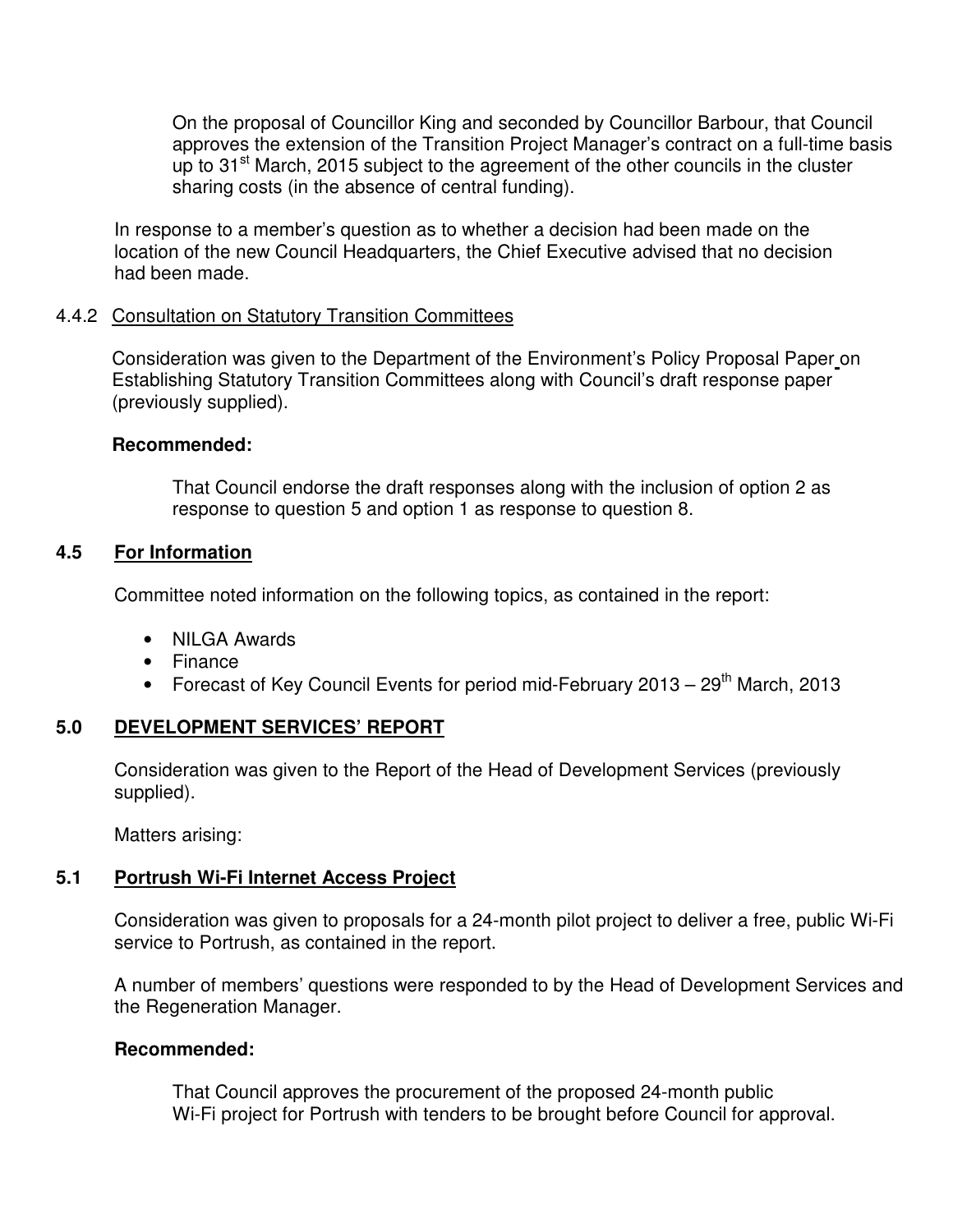## **5.2 Community Support Plan 2013-14**

The Community Support Manager presented information on the Community Support Plan 2013- 14, as contained in the report.

## **Recommended:**

On the proposal of the Mayor and seconded by the Deputy Mayor, that Council approves the Community Support Action Plan and associated costs subject to match funding from the Department for Social Development.

Members commended officers for the work carried out on community support.

## **5.3 Environmental Improvements: Whiterocks and Castlerock Promenade**

 Tenders had been invited for the design and build of the Whiterocks and Castlerock Promenade Schemes, with an anticipated 12-month appointment to commence in early March 2013.

## **Recommended:**

 That Council considers a tender report for the appointment of a preferred contractor to deliver the Schemes at the February meeting of Council.

## **5.4 Kilrea Environmental Improvements**

Tenders had been invited for consultants to design and project manage this project.

## **Recommended:**

 That Council considers a tender report for the appointment of a Design and Project Management Team for the Kilrea Environmental Improvement project at the February meeting of Council.

 In response to a member's question the Head of Development Services confirmed that funding had not yet been identified for a Portballintrae scheme but that work would continue to make such a scheme 'fit for purpose'.

## **5.5 For Information**

Committee noted information on the following topics, as contained in the report:

- Coleraine Policing and Community Safety Partnership Strategy Launch and Public Meeting.
- Coleraine Borough Council Community Endeavour Awards 2013.

# **6.0 CORRESPONDENCE**

The following correspondence was noted (previously supplied):